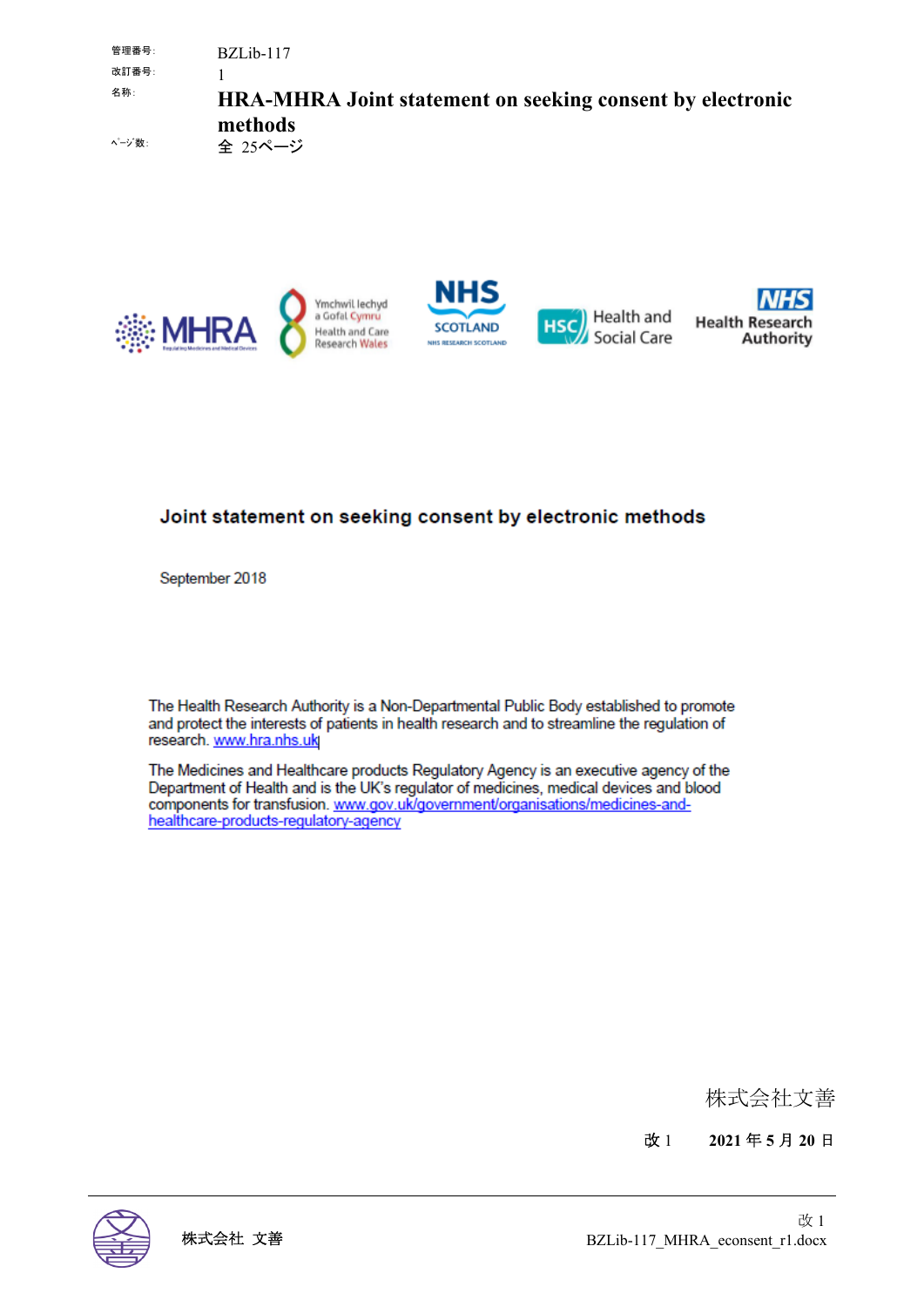管理番号: BZLib-117

改訂番号: 1

# 名称: **HRA-MHRA Joint statement on seeking consent by electronic methods**

ページ数: 全 25ページ

#### 【注記】

本書は、英国 Health Research Authority (HRA)及び Medicines and Healthcare products Regulatory Agency (MHRA)が共同で発行した英語原文を株式会社文善にて和文翻訳した ものです。

翻訳文はできるだけ英語原文に忠実になるよう努めましたが、あくまでも英語原文を正と するものです。本書は規制の理解を補助する目的で作成したものであり、株式会社文善は 翻訳文に誤りがないことについて保証いたしません。

原文の内容をご自身で必ず確認してください。株式会社文善は、本書を利用したことに起 因して、何らかの損害が生じたとしても、これについては一切の責任を負いません。

本書に記載の翻訳文については、事前に株式会社文善の書面による許可がある場合を除 き、複製、複写その他いかなる方法による複写、及び引用、転載も禁止とさせていただき ます。

本書に含まれる内容は、予告なしに変更されることがある。

本書を含め、株式会社文善のサイト(https://bunzen.co.jp)では、電磁的記録/電子署名等に 関する規制やガイダンスの翻訳を掲載しています。

本書、株式会社文善のサービス等への質問、コメント等は info1@bunzen.co.jp にお寄せく ださい。

【本書の表記について】 文脈に応じ説明を補足した場合、〔 〕内にそれを記述しています。

1段落中に2箇所以上の訳注挿入があった場合、【訳注1】のように段落内のみの通し番 号を付け、段落末尾に【訳注1:】と番号を対応させて記述しています。

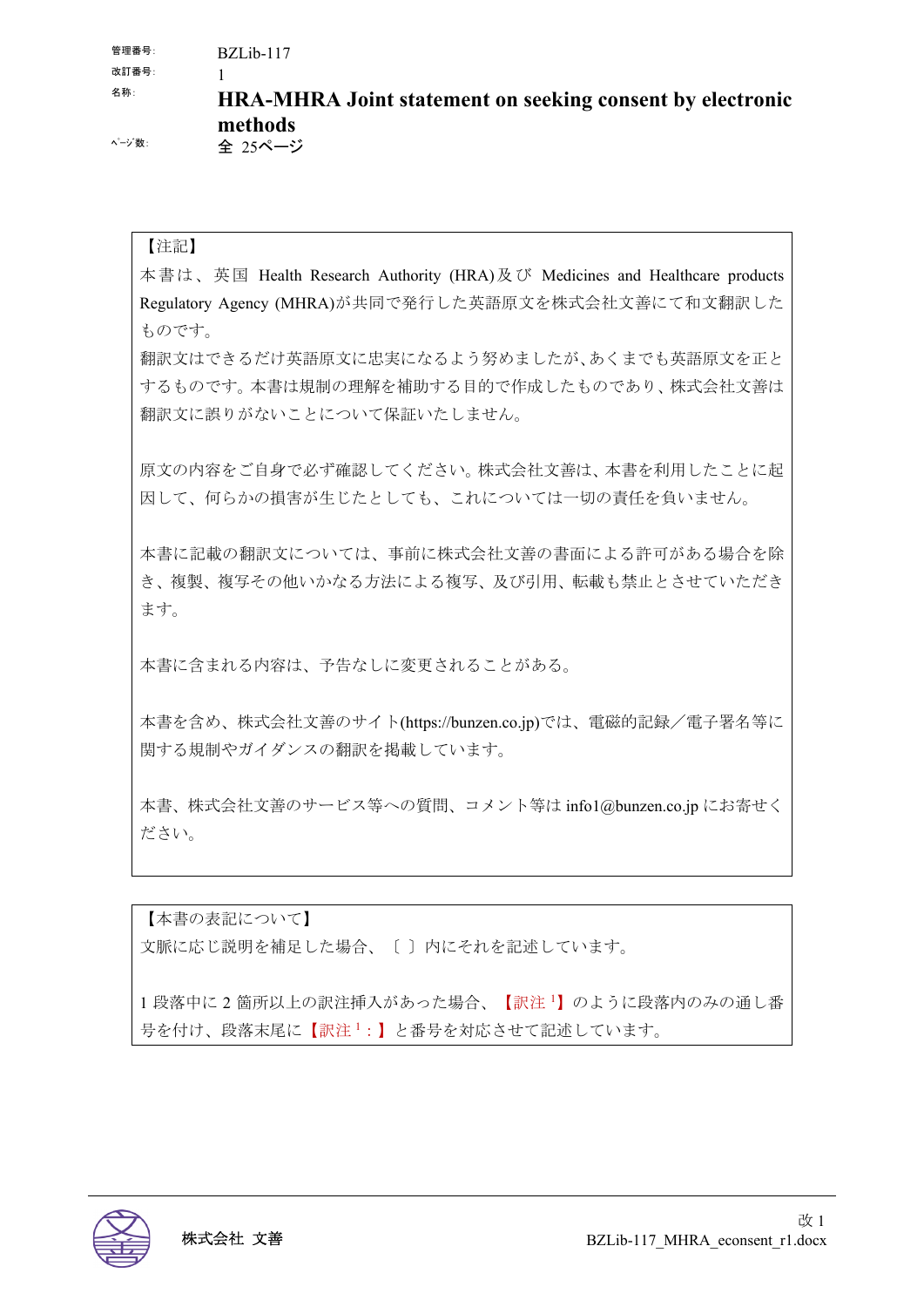# 目次

| CTIMP (Type B or C) where the consent process takes place in person at a research site (including phase I trials) |
|-------------------------------------------------------------------------------------------------------------------|
|                                                                                                                   |
|                                                                                                                   |
| Things to think about when using electronic methods to seek and document informed consent18                       |
|                                                                                                                   |
|                                                                                                                   |
|                                                                                                                   |
|                                                                                                                   |
|                                                                                                                   |
|                                                                                                                   |

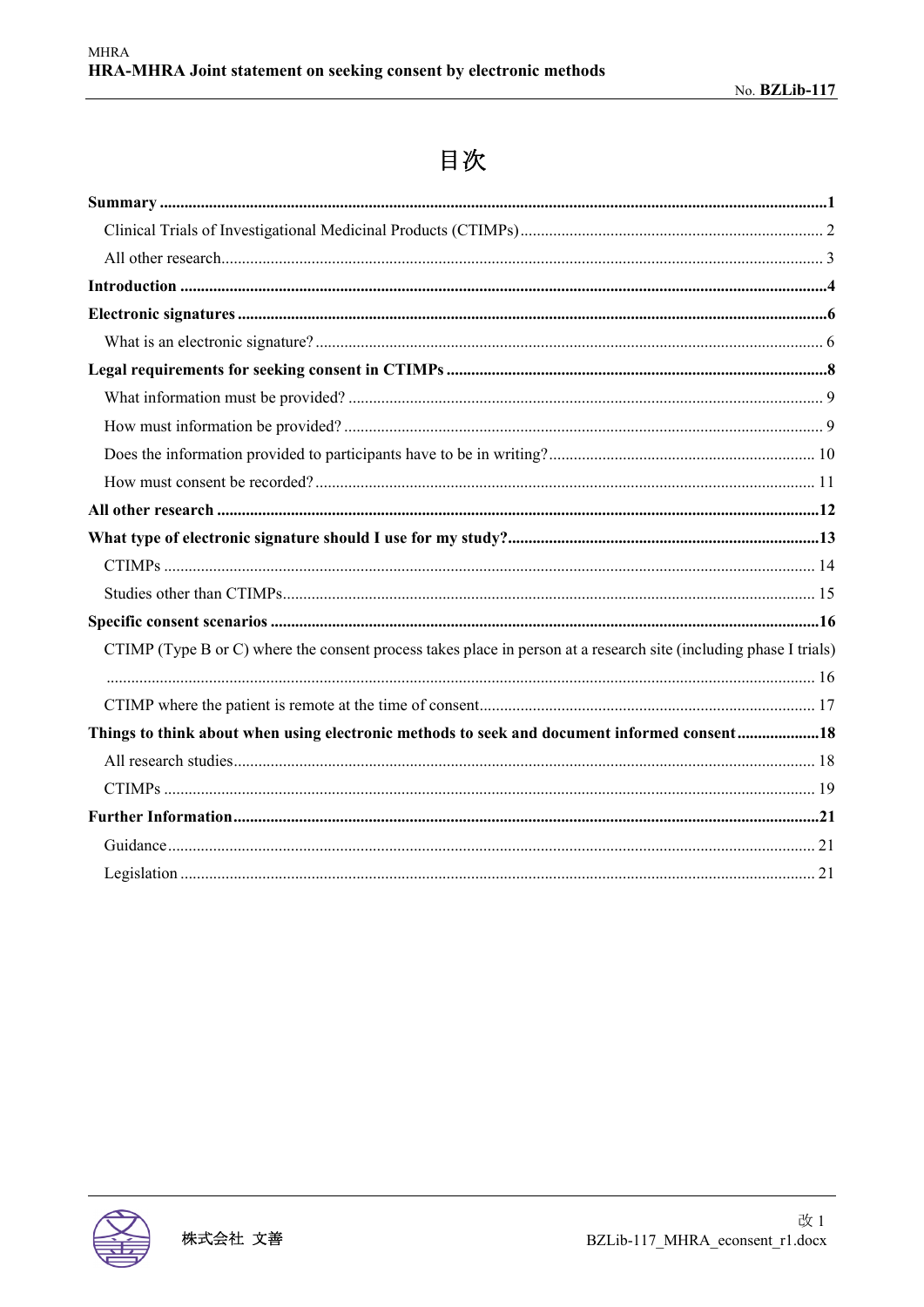# **Summary**  概要

| This joint statement, supported and endorsed by the     | この共同声明は、Devolved Administrations によっ |
|---------------------------------------------------------|--------------------------------------|
| Devolved Administrations, sets out the legal and        | て支持及び承認されており、電子的方法を使用し               |
| ethical requirements for seeking and documenting        | て同意を求め、文書化するための法的及び倫理的               |
| consent using electronic methods. The primary focus is  | 要件を定めている。主な焦点は治験薬の臨床試験               |
| clinical trials of investigational medical products     | (CTIMPs) であるが、この基本原則は英国内で実           |
| (CTIMPs) but the basic principles can be applied to all | 施されるすべての研究に適用できる。                    |
| research conducted within the United Kingdom.           | 調査研究において電子的方法を使用してインフ                |
| Electronic methods may be used for seeking,             | オームド・コンセントを求め、確認し、文書化し               |
| confirming and documenting informed consent in          | てもよい。                                |
| research studies.                                       |                                      |
| Electronic signatures are classified as 'simple,'       | 電子署名は、「simple (以下、単純電子署名)」、          |
| 'advanced' or 'qualified'. The type of electronic       | 「advanced (以下、高度電子署名)」、又は            |
| signature that should be used in a study depends on     | 「qualified (以下、適格電子署名) 」に分類され        |
| whether the recruitment and consent procedures taken    | る。被験者を募集し、同意を得る手続き全体に                |
| as a whole (and considered as part of a proportionate   | おいて (またリスクに応じたアプローチの一環               |
| approach) mean that you:                                | として)以下を満たすかにより、研究で使用す                |
| can trust that the person who signed is who they        | べき電子署名の種類が決まる。                       |
| say they are                                            | 署名者が確かに本人であると信用できる。<br>$\bullet$     |
| can trust that the consent form they signed hasn't      | 署名済みの同意文書が変更されていないと<br>$\bullet$     |
| been altered                                            | 信用できる。                               |
| can trust when the signature was applied                | 署名がいつ行われたのかが信用できる。<br>$\bullet$      |
| can demonstrate that trust if required.                 | 要求された場合、信用できることの根拠を<br>$\bullet$     |
|                                                         | 示すことができる。                            |

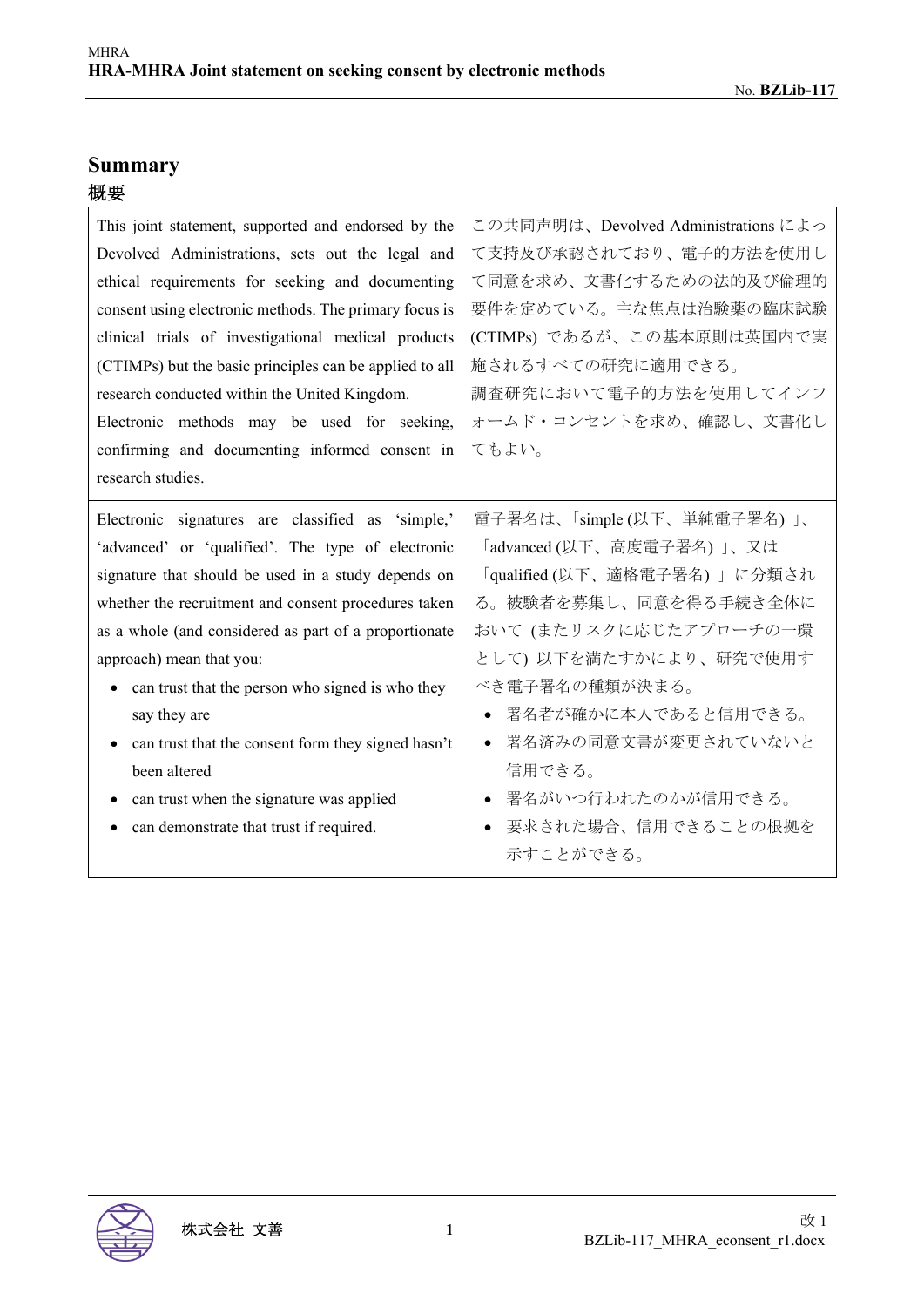#### **Clinical Trials of Investigational Medicinal Products (CTIMPs)**  治験薬の臨床試験 **(CTIMPs)**

- Participants must be informed of the nature, significance, implications and risks of the trial in an interview with the investigator, or another member of the investigating team
- The interview should involve two-way communication in real time and allow confirmation of the participant's identity
- Information about the trial does not have to be in writing and can be provided to potential participants using electronic methods. However, special attention should be paid to the information needs of specific patient populations and those of individual participants
- Informed consent must be recorded 'in writing'. Electronic methods for documenting consent can be considered to be in writing
- A copy (physical or electronic) of the signed consent form should be provided to the participant
- For type A trials, which involve risks no higher than that of standard medical care, any simple electronic signature may be used (including typewritten or scanned eSignatures)
- 研究者は他の研究チームメンバーとの面談 を通して、治験の性質、重要性、影響、及 びリスクを参加者に伝えなければならな い。
- 面談はリアルタイムの双方向コミュニケー ションにより実施し、参加者の本人確認が できるようにする必要がある。
- 治験に関する情報は書面である必要はな く、電子的な方法を使用して潜在的な参加 者に提供することができる。ただし、特定 の患者集団及び各参加者の情報ニーズにつ いて特別な注意を払う必要がある。
- インフォームド・コンセントは「書面」で 記録しなければならない。電子的方法を用 いて同意を文書化することは書面と見なす ことができる。
- 署名されたコンセント書式の (物理的又は 電子的) コピーを参加者に提供する必要が ある。
- タイプ A 治験、すなわち標準的な治療に伴 うリスクを超えないような治験では、任意 の単純電子署名 (タイプライト又はスキャ ンによる電子署名を含む) を使用してもよ い。

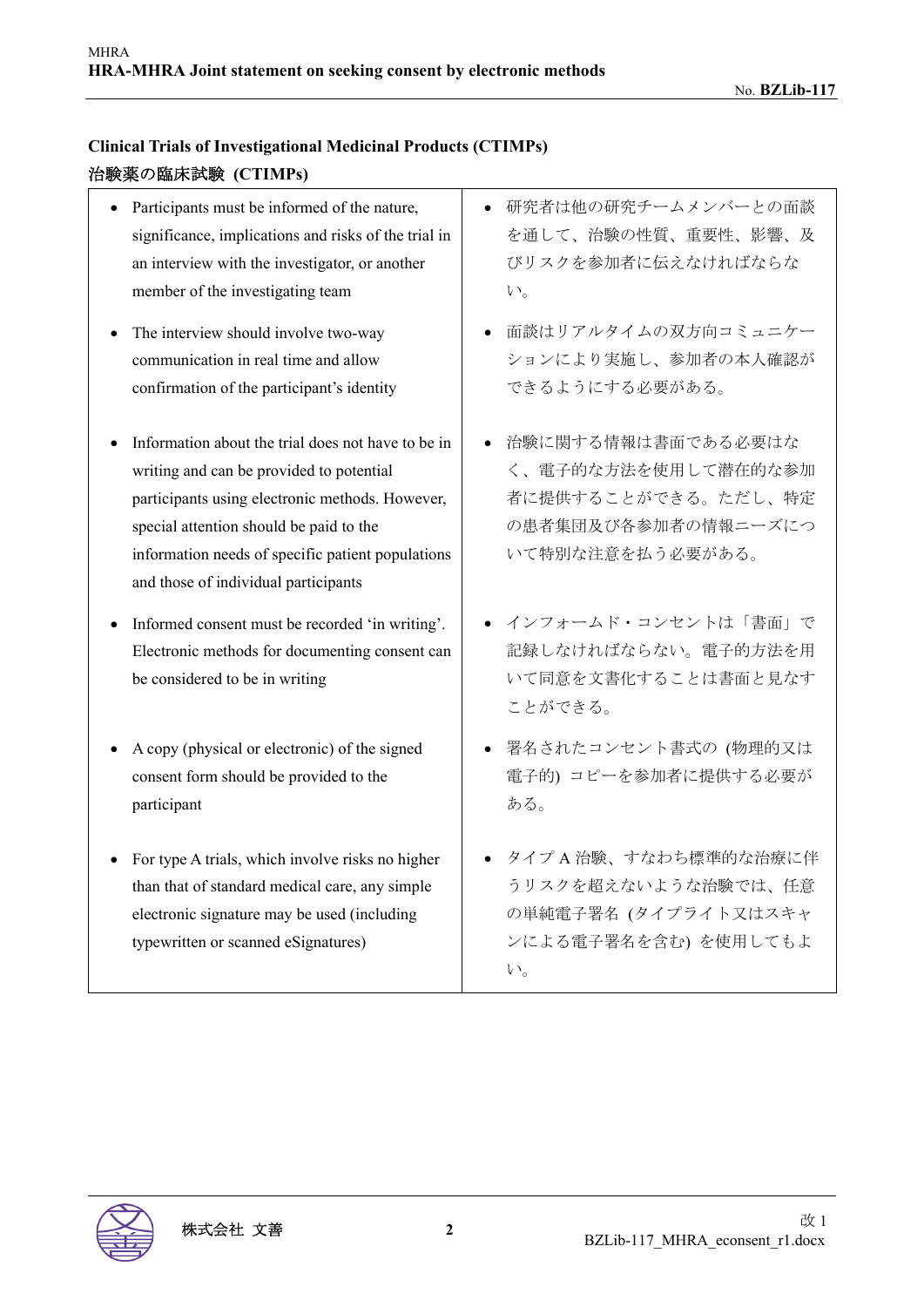- For all type B and C trials including phase I healthy volunteer trials, simple eSignatures that involve tracing the participant's handwritten signature using a finger or a stylus or biometric eSignatures should be used as these allow direct comparison with eSignatures/wet-ink signatures used previously for audit purposes or GCP inspection. Typewritten or scanned images of handwritten signatures should not normally be used
- In clinical trials that are conducted remotely it may not always be possible to verify that the participant is who they say they are. In such circumstances it may be preferable to use an advanced or qualified electronic signature
- フェーズ I の健康なボランティアによる治 験を含むすべてのタイプ B 及び C の治験で は、指又はスタイラスを使用して参加者の 手書き署名をなぞる方法又はバイオメトリ クスによる電子署名を含む単純電子署名を 使用する必要がある。これにより、監査又 は GCP 査察で以前に使用された電子署名/ウ ェットインク署名と直接比較できる。通常 は、タイプライト又は手書き署名をスキャ ンイメージには使用すべきではない。
- リモートで実施される治験では、参加者の 本人確認が常にできるとは限らない。この ような状況では、高度電子署名又は適格電 子署名を使用したほうよい場合がある。

# **All other research**

| 他のすべての研究 |  |
|----------|--|
|----------|--|

| Any form of simple electronic signature will<br>$\bullet$<br>normally be adequate to document consent | ● 通常、同意の文書化には、任意の形式の単<br>純電子署名で十分である。 |
|-------------------------------------------------------------------------------------------------------|---------------------------------------|
| estignatures traced with a finger or a stylus or                                                      | ● リスクが最小ではない治験では、指又はス                 |
| biometric eSignatures may be preferable for                                                           | タイラスでなぞる署名又はバイオメトリク                   |
| studies involving more than minimal risk and                                                          | スによる電子署名が望ましく、将来の監査                   |
| should be considered in the light of the                                                              | の重要性を考慮して検討する必要がある。                   |
| importance of future audit.                                                                           |                                       |

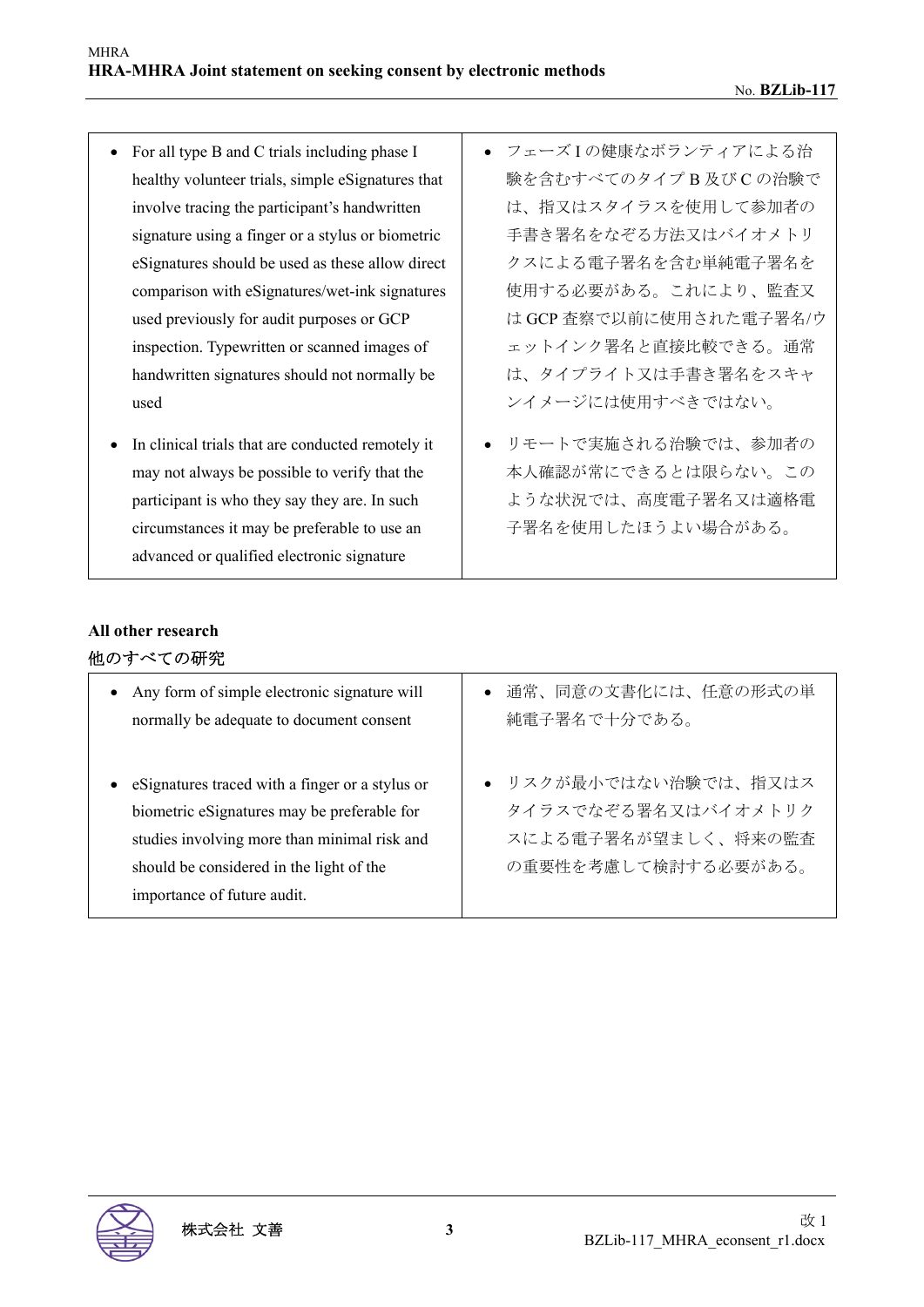#### **Introduction**

#### 序文

| For the purposes of this statement, 'electronic         | この声明においては、「インフォームド・コン                                                    |
|---------------------------------------------------------|--------------------------------------------------------------------------|
| methods for seeking informed consent' and               | セントを求めるための電子的方法」及び                                                       |
| 'eConsent' refer to the use of any electronic media     | 「eConsent」は、研究に関連する情報を伝達する                                               |
| (such as text, graphics, audio, video, podcasts or      | ための電子メディア (テキスト、グラフィック                                                   |
| websites) to convey information related to the study    | ス、オーディオ、ビデオ、ポッドキャスト又は                                                    |
| and to seek and/or document informed consent via an     | ウェブサイト等)を使用し、スマートフォン、タ                                                   |
| electronic device such as a smartphone, tablet or       | ブレット、コンピューター等の電子機器を介し                                                    |
| computer.                                               | てインフォームド・コンセントを求めたり文書                                                    |
| Where we use 'must', we mean there is a specific        | 化したりすることを指す。                                                             |
| legal requirement affecting an individual or            | 「must (~なければならない)」を使用する場                                                 |
| organisation.                                           | 合、個人又は組織に影響を与える特定の法的要                                                    |
| Where we use 'should', we mean expectations of          | 件があることを意味する。                                                             |
| minimum good practice, but for which there is no        | 「should (~必要がある、~すべき)」を使用す                                               |
| specific legal requirement.                             | る場合、最低限のグッドプラクティスの期待を                                                    |
|                                                         | 意味するが、特定の法的要件はない。                                                        |
|                                                         |                                                                          |
| Seeking informed consent is central to the conduct of   | インフォームド・コンセントを求めることは、                                                    |
| ethical research and properly respects a person's right | 倫理的な研究を実施するうえで中核をなすもの                                                    |
| to determine what happens to them. Wherever             | であり、人が自分の身に起こることについて決                                                    |
| possible and appropriate, potential research            | 定する権利を適切に尊重するものである。可能                                                    |
| participants should be provided with the information    | かつ適切な場合はいつでも、研究に参加するか                                                    |
| they need to help them decide whether they wish to      | どうかを決定するために必要な情報を潜在的な                                                    |
| take part in the research or not. This information is   | 研究参加者に提供すべきである。この情報は、                                                    |
| traditionally provided in the form of a paper           | 伝統的に紙の参加者情報シート (PIS) 及び研究                                                |
|                                                         | ᠈、  ◇   l <sub>◇</sub> ⌒━━━━━ル l 、 ・ > <del>ㅠ</del> ノ——ユ…━━エ〓 /ll. 、↓ )。 |

participant information sheet (PIS) and a face-to-face discussion with one of the investigating team. If the individual agrees to take part, they are usually asked to sign a paper consent form.

However, electronic methods for seeking, confirming and documenting informed consent (often referred to as eConsent) are increasingly being adopted by sponsors and researchers either to supplement the traditional paper-based approach or, where appropriate, as a replacement for it.

チームメンバーとの面談という形式で提供され ていた。個人が参加に同意する場合、通常は紙 のコンセント書式に署名するよう求められてい た。

ただし、インフォームド・コンセントを求め、 確認し、文書化するための電子的方法 (eConsent と呼ばれることが多い) は、従来の紙ベースのア プローチを補完するため、又は適切な場合はそ の代わりとして、スポンサーや研究者によって ますます採用されつつある。

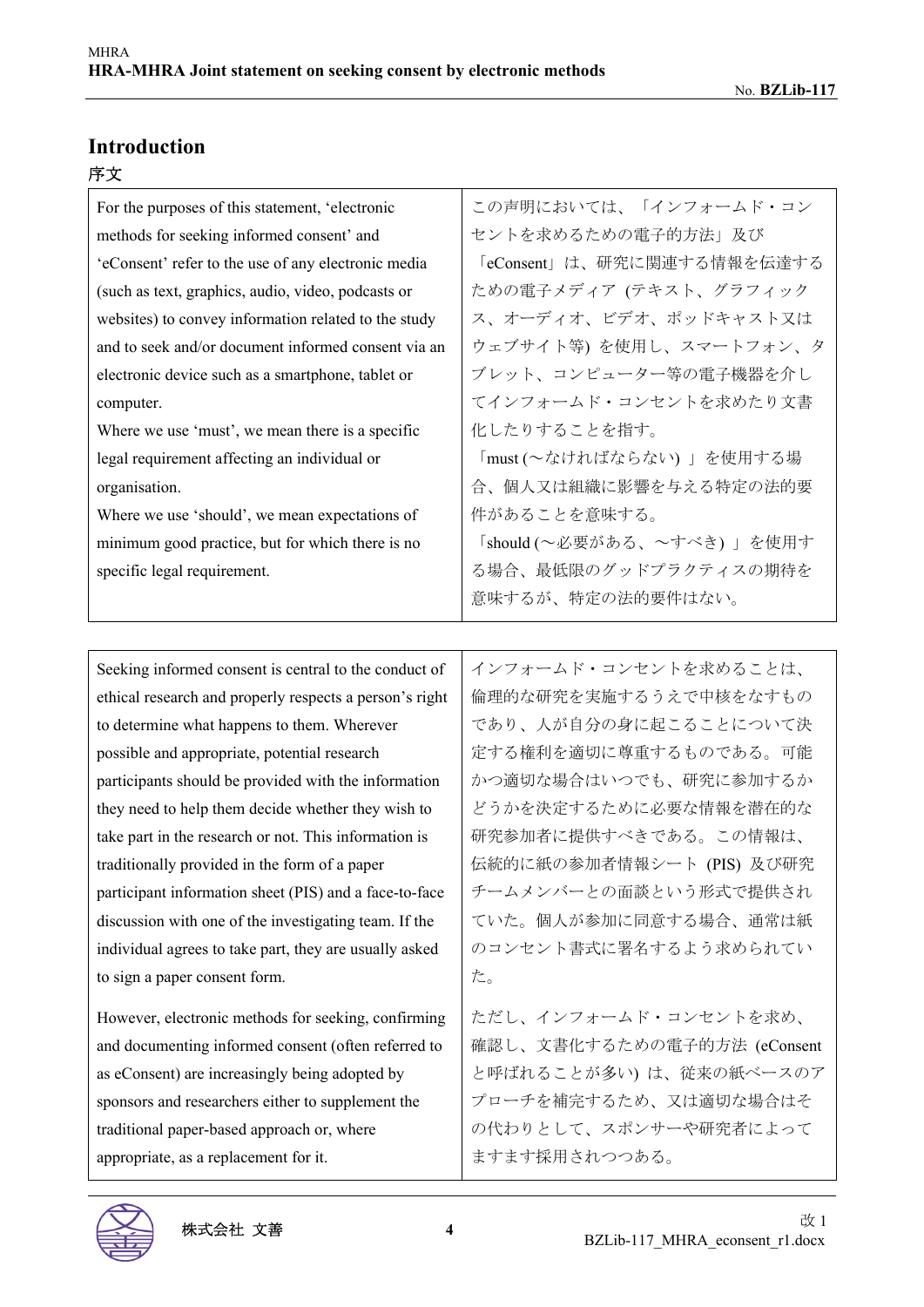There is evidence that multimedia information (for example presented on a tablet) is preferred by potential participants, can test and reinforce participant comprehension and may improve understanding of what taking part in the clinical trial will involve. This can be achieved by the use of selfassessment questions at key points which test participants' understanding as they work their way through the information. This in turn can be used to highlight areas of uncertainty to the person seeking consent so that they can cover this area in more detail with the participant. It also allows the sponsor to build up a picture of how the information materials could be improved.

Whilst it is acceptable to use online text or multimedia material as the primary means of informing potential participants, researchers should be mindful of the possibility that the use of such methods may unintentionally discriminate against people who are not comfortable with or who cannot use such technology. Alternative methods for the provision of information and/or documentation of consent should be available for those unable or unwilling to use electronic methods.

Regardless of whether paper or multimedia formats are used, it is often the face-to-face communication between one or more members of the research team and the potential participant that will be the most effective way of improving potential research participants' understanding of what is involved.

 (例えばタブレットで提示される) マルチメディ ア情報の方が潜在的な参加者に好まれ、参加者 の理解度をテスト・向上させることができ、治 験へ参加する意味をよりよく理解させる、とい う証拠がある。これは、参加者が情報を咀嚼す る際に、理解度をテストするような自問自答形 式の質問を重要なポイントで使用することで達 成できる。逆に潜在的な参加者がよくわかって いない箇所を明確にするために利用し、参加者 とその箇所をより詳細に詰めることもできる。 さらにスポンサーは情報提供のための資材をど のように改善していくかのアイデアを得ること ができる。

潜在的な参加者に通知する主な手段としてオン ラインテキスト、又はマルチメディア資材を使 用してもよいが、そういった技術に慣れていな い、又は使用できない人々を意図せず差別して しまう可能性があることに注意する必要があ る。電子的方法を使用できない、又は使用した くない人のために、同意に関わる情報及び (又 は) 資料を提供するための代替方法が利用可能で なければならない。

紙かマルチメディア形式のどちらが使用されて いるかに関係なく、潜在的な研究参加者の理解 を向上させる最も効果的な方法は、多くの場 合、研究チームの 1 人以上のメンバーと潜在的 な参加者の間で対面コミュニケーションを取る ことである。

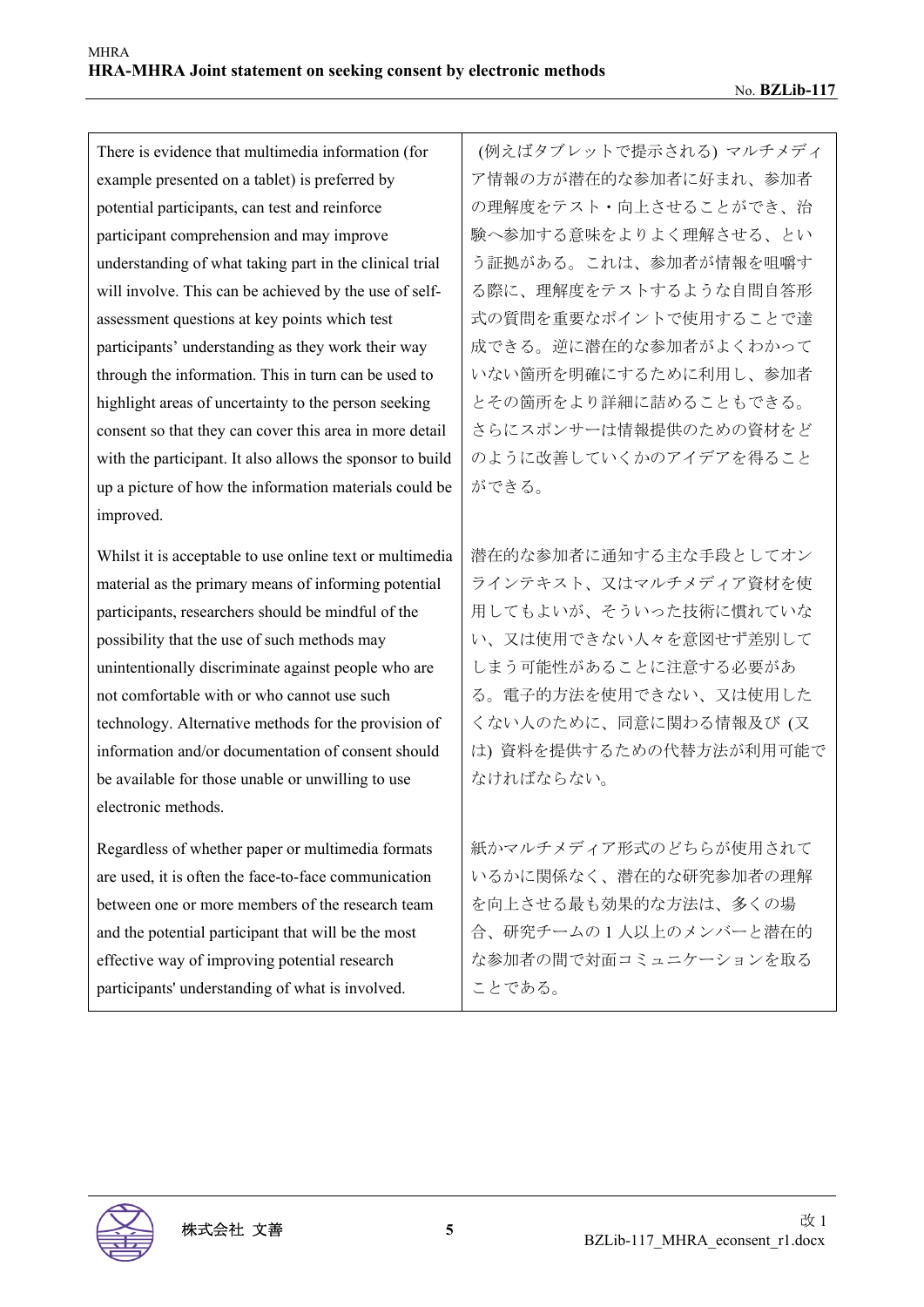| Whilst a consent form provides an important audit        | コンセント書式により適切に同意プロセスが行   |
|----------------------------------------------------------|-------------------------|
| trail and assurance that the consent process was         | われたことについての重要な監査証跡と保証が   |
| conducted appropriately; a signature on a consent        | 得られるものの、コンセント書式への署名(ウェ  |
| form (regardless of whether it is wet-ink or electronic) | ットインクか電子にかかわらず)をもって、その  |
| does not determine that the consent given has been       | 同意は十分な情報が提供された結果であり、か   |
| sufficiently informed and is legally valid. Researchers  | つ法的に有効であるとは判断できない。研究者   |
| should always assure themselves that the participant     | は、提供された情報を参加者 (又はその法定代理 |
| (or their legal representative) has actually understood  | 人)が実際に理解したということを常に確認すべ  |
| the information provided.                                | きである。                   |

### **Electronic signatures**  電子署名

#### **What is an electronic signature?**  電子署名とは何か?

| The 'eIDAS' Regulation (EU) No 910/2014                | 'eIDAS' Regulation (EU) No 910/2014 は、電子署 |
|--------------------------------------------------------|-------------------------------------------|
| establishes an EU-wide legal framework for electronic  | 名に関する EU 全体の法的枠組みを制定するもの                  |
| signatures. The Regulation, which is supplemented by   | である。この Regulations は、英国の eIDAS            |
| the UK eIDAS Regulations (SI 2016/696), defines an     | Regulations (SI 2016/696) によって補足されてお      |
| electronic signature as 'data in electronic form which | り、電子署名を「他の電子データに添付され                      |
| is attached to or logically associated with other      | た、又は論理的に関連付けられた、署名者が署                     |
| electronic data and which is used by the signatory to  | 名に使用する電子形式のデータ」と定義してい                     |
| sign'.                                                 | る。                                        |
| Electronic signatures can include signatures that are: | 電子署名には、次のような署名を含めることが                     |
| Tickbox plus declarations                              | できる。                                      |
| Typewritten                                            | ● 宣言とチェックボックス                             |
| Scanned                                                | • タイプライトされたもの                             |
| An electronic representation of a handwritten          | • スキャンされたもの                               |
| signature                                              | 手書き署名の電子的表現                               |
| A unique representation of characters                  | 文字の独自の表現                                  |
| A digital representation of characteristics, for       | 指紋や網膜スキャン等の特徴のデジタル表                       |
| example, fingerprint or retina scan                    | 現                                         |
| A signature created by cryptographic means             | 暗号化手段によって作成された署名                          |

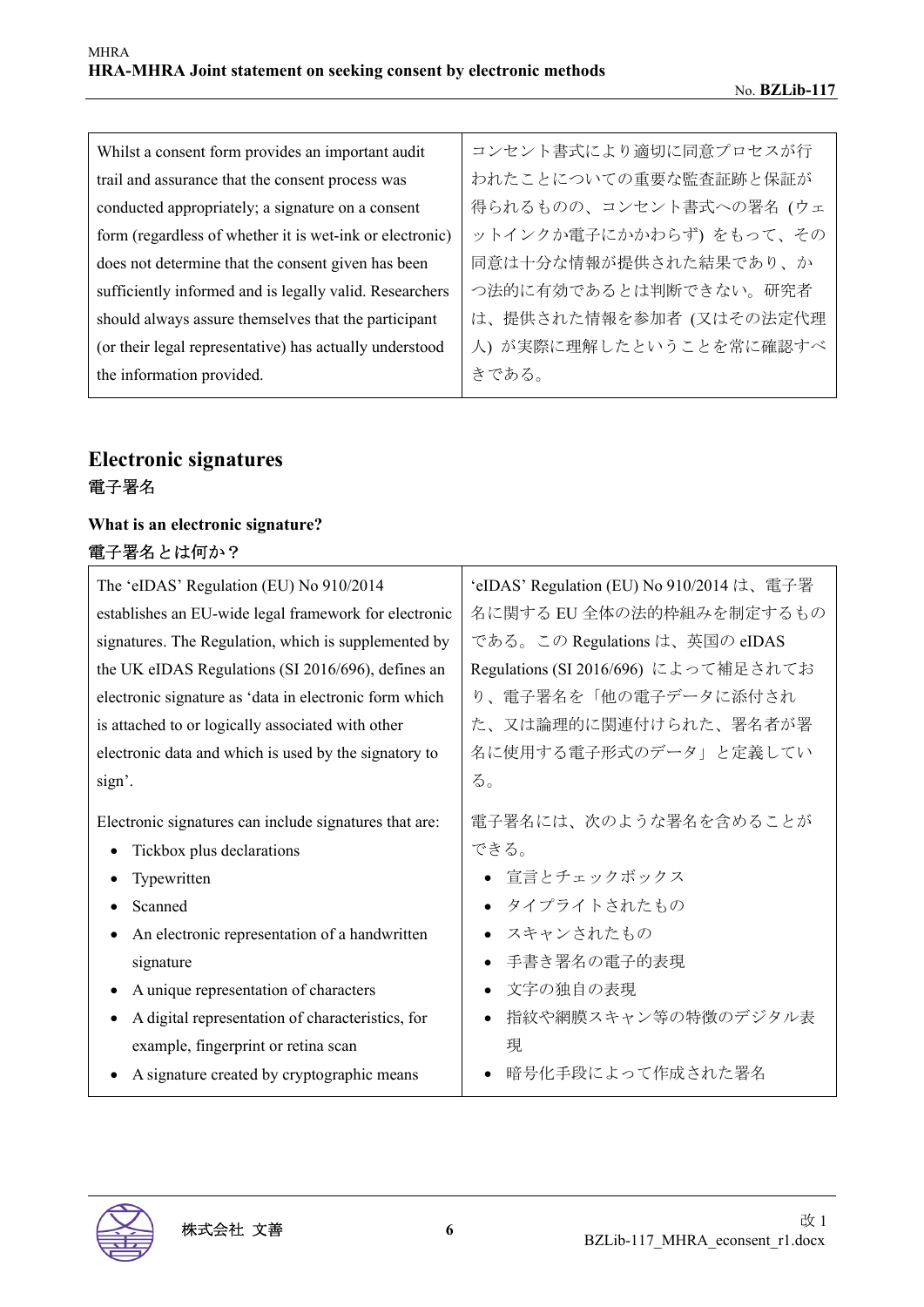Electronic signatures can be divided into three groups:

- Simple electronic signatures examples are a stylus or finger drawn signature, a typed name, a tick box and declaration, a unique representation of characters and a fingerprint scan.
- Advanced electronic signatures these are uniquely linked to the signatory, are capable of identifying the signatory, allow the signatory to retain control, and are linked to data within the signature that can detect any changes made.

 Qualified electronic signatures – an advanced electronic signature, uniquely linked to the signatory, that is created by a qualified electronic signature creation device, and which is based on a qualified certificate for electronic signatures.

電子署名は、次の 3 つのグループに分けること ができる。

- 単純電子署名–例としては、スタイラス又は 指でなぞる署名、タイプライトした名前、 チェックボックスと宣言、文字の独自の表 現、指紋スキャン等がある。
- 高度電子署名–署名者に一意にリンクされ、 署名者を識別でき、署名者がコントロール を保持でき【訳注 <sup>1</sup>】、加えられた変更を検出で きるような署名に含まれるデータにリンク されているもの 【訳注2】 である。

【訳注 1:実際の eIDAS における要件は第 26 条 (c) it is created using electronic signature creation data that the signatory can, with a high level of confidence, use under his sole control;

署名者が、強い自信をもって、自分だけのコント ロール下で利用しているといえるような電子署 名生成データを利用して生成されるもの】

【訳注 2:実際の eIDAS における要件は第 26 条 (d) it is linked to the data signed therewith in such a way that any subsequent change in the data is detectable

署名後のデータに対する変更が検出できるよう にデータにリンクされているもの】

● 適格電子署名–高度電子署名のうち、署名者 に一意にリンクされ、適格電子署名生成デ バイスによって生成され、電子署名の適格 証明書に基づくものである。

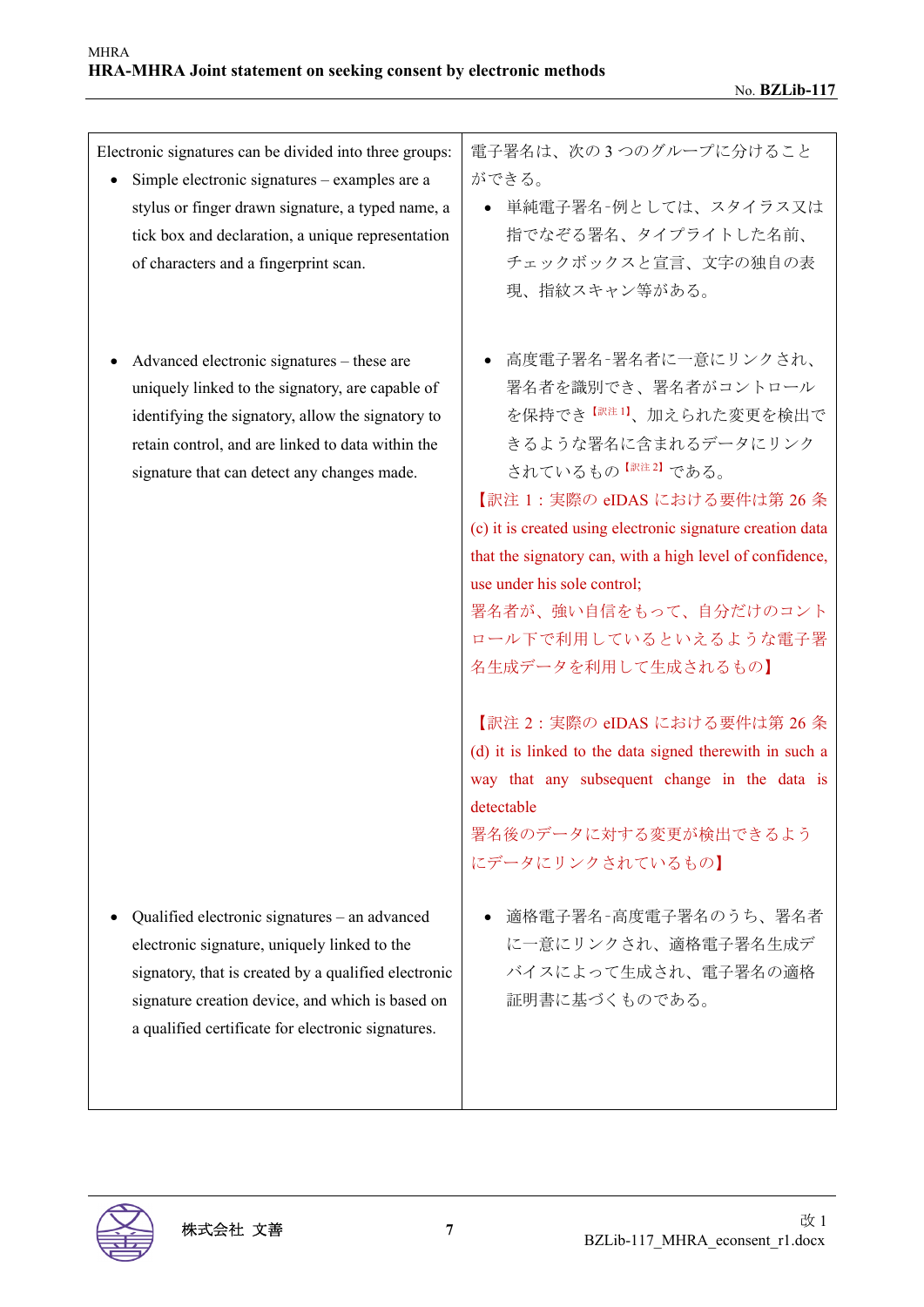| The use of 'advanced' or 'qualified' electronic        | 「高度電子署名」又は「適格電子署名」を使用            |
|--------------------------------------------------------|----------------------------------|
| signatures provides:                                   | すると、次のことが可能になる。                  |
| Authentication – the signatory can be linked to        | 認証:署名者を情報に紐づけることができ              |
| the information                                        | る。                               |
| Integrity – changes to the information can be          | ● インテグリティ:情報の変更をより簡単に            |
| detected more easily                                   | 検出できる。                           |
| Non-repudiation $-$ legal assurance regarding          | 否認防止:電子署名の出自に関する法的保              |
| where the electronic signature has come from           | 証。                               |
| Whilst any type of electronic signature is admissible  | 'eIDAS' Regulation により、あらゆる種類の電子 |
| as court evidence by virtue of the 'eIDAS' Regulation, | 署名が法廷証拠として許容されるが、あるもの            |
| some are more reliable and carry greater evidential    | はより信頼性が高く、証拠としての重みや保証            |
| weight and assurance than others. For example,         | が高い。例えば、「適格電子署名」には、EU 加          |
| 'qualified' electronic signatures are automatically    | 盟国で相互承認された手書き署名の法的効力 (第          |
| granted the legal effect of a handwritten signature    | 24 条(2))が自動的に与えられる。しかしながら        |
| with mutual recognition in EU member states (Art. 24   | 研究者と参加者の両方に不釣合いな負担をかけ            |
| (2)) but may place a disproportionate burden on both   | る可能性があり、常に適切であるとは限らな             |
| the researcher and the participant and will not always | $V_{0}$                          |
| be appropriate.                                        |                                  |

# **Legal requirements for seeking consent in CTIMPs CTIMP** で同意を求めるための法的要件

| For clinical trials of investigational medicinal         | 治験薬の臨床試験 (CTIMPs) では、参加者の同                  |
|----------------------------------------------------------|---------------------------------------------|
| products (CTIMPs) the methods used to inform and         | 意を通知及び文書化するために使用される方法                       |
| document the consent of participants need to comply      | は、Medicines for Human Use (Clinical Trials) |
| with the requirements of The Medicines for Human         | Regulations 2004 (修正版があればそちらを参照)            |
| Use (Clinical Trials) Regulations 2004 (as amended)      | ('Clinical Trials Regulations'とも呼ばれている)の    |
| (also referred to as the 'Clinical Trials Regulations'). | 要件に準拠する必要がある。                               |
| These Regulations implement the EU Clinical Trials       | これらの一連の規制は、EU の Clinical Trials             |
| Directive (2001/20/EC) in UK law and set out what        | Directive (2001/20/EC)を英国法として実現したも          |
| information should be provided to potential              | のであり、潜在的な参加者に提供すべき情報                        |
| participants and how this should be carried out.         | と、その実施方法を定めている。                             |

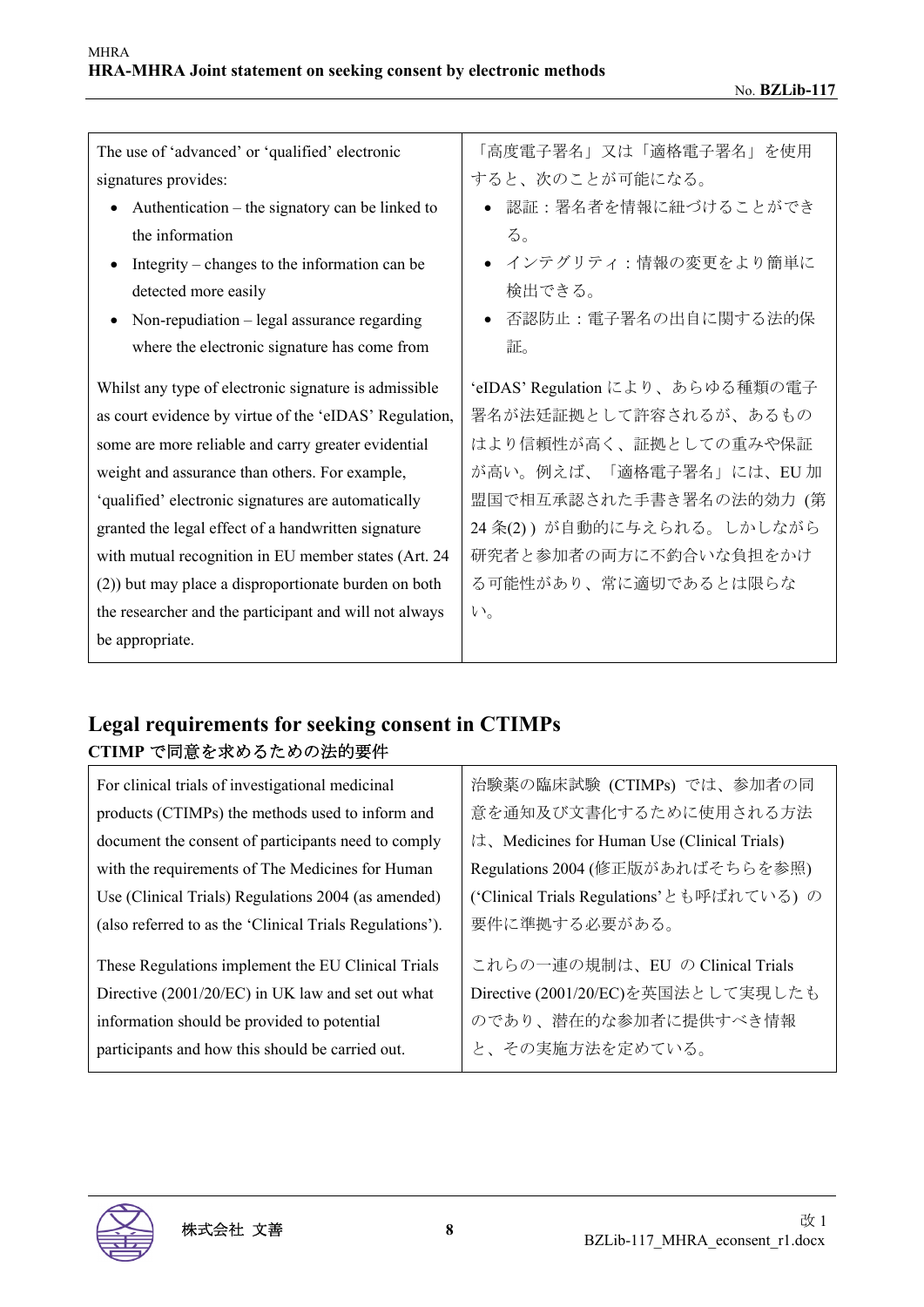| どのような情報を提供しなければならないか?                                     |                       |
|-----------------------------------------------------------|-----------------------|
| Participants must be provided with information on the     | 参加者には、いつの時点でも、試験の性質、重 |
| nature, significance, implications and risks of the trial | 要性、影響、リスク、及び試験から脱退する権 |
| and the right to withdraw from the trial at any time. A   | 利についての情報を提供しなければならない。 |
| contact point for further information must also be        | さらなる詳細情報を入手するための連絡先も提 |
| supplied.                                                 | 供しなければならない。           |
|                                                           |                       |

#### **What information must be provided?**   $\begin{bmatrix} 1 & 0 & 0 \\ 0 & 0 & 0 \\ 0 & 0 & 0 \\ 0 & 0 & 0 \\ 0 & 0 & 0 \\ 0 & 0 & 0 \\ 0 & 0 & 0 \\ 0 & 0 & 0 \\ 0 & 0 & 0 \\ 0 & 0 & 0 \\ 0 & 0 & 0 \\ 0 & 0 & 0 & 0 \\ 0 & 0 & 0 & 0 \\ 0 & 0 & 0 & 0 \\ 0 & 0 & 0 & 0 \\ 0 & 0 & 0 & 0 & 0 \\ 0 & 0 & 0 & 0 & 0 \\ 0 & 0 & 0 & 0 & 0 \\ 0 & 0 & 0 & 0 & 0 \\ 0 & 0 &$

#### **How must information be provided?**  情報はどのように提供しなければならないか?

| Participants must be provided information by              | 参加者への情報提供は、研究者又は研究チーム    |
|-----------------------------------------------------------|--------------------------|
| interview with the investigator or a member of the        | メンバーとの面談によって行わなければならな    |
| investigating team.                                       | $V_{0}$                  |
| The purpose of the interview is to provide potential      | 面談の目的は、潜在的な参加者に試験の性質、    |
| participants with the opportunity to understand the       | 重要性、影響及びリスクを理解する機会を提供    |
| nature, significance, implications and risks of the trial | することで、十分な情報に基づいて参加するか    |
| in order that they may make an informed decision          | どうか決定できるようにすることである。こう    |
| about whether to take part or not. Simply providing a     | いった情報を (紙又は電子的手段で)単に潜在的  |
| potential participant with this information (whether by   | な参加者に提供するだけでは面談とは見なされ    |
| paper or electronic means) would not be considered to     | ない。参加者が質問し、研究者又は研究チーム    |
| be an interview; this requires an interactive process     | メンバーからの回答を受け取ることのできるイ    |
| that allows the participants to ask questions and         | ンタラクティブなプロセスが必要である。低リ    |
| receive answers from the investigator or a member of      | スクの試験であれば、面談及び情報提供方法と    |
| the investigating team. In low risk trials, a             | して、それなりのアプローチを検討してもよ     |
| proportionate approach to the interview and provision     | $V_{0}$                  |
| of information may be considered.                         |                          |
| Where possible, the interview should be conducted in      | 可能であれば、面談は対面で行うべきである。    |
| person or, where this can be justified and approved by    | またはその正当性を説明でき、研究倫理審査委    |
| a research ethics committee, by electronic methods        | 員会の承認が得られるのであれば、電話、ビデ    |
| that allow for two-way communication in real time,        | オ会議、VoIP 電話等の双方向通信のできる電子 |
| such as via telephone, video conferencing or VoIP         | 的手段で行う。どちらの方法を使用する場合で    |
| telephony. Whichever method is used, it is important      | あっても、機密性が維持され、かつコミュニケ    |
| that confidentiality is maintained, and that the          | ーションの方法が安全であることが重要であ     |
| communication method is secure.                           | る。                       |

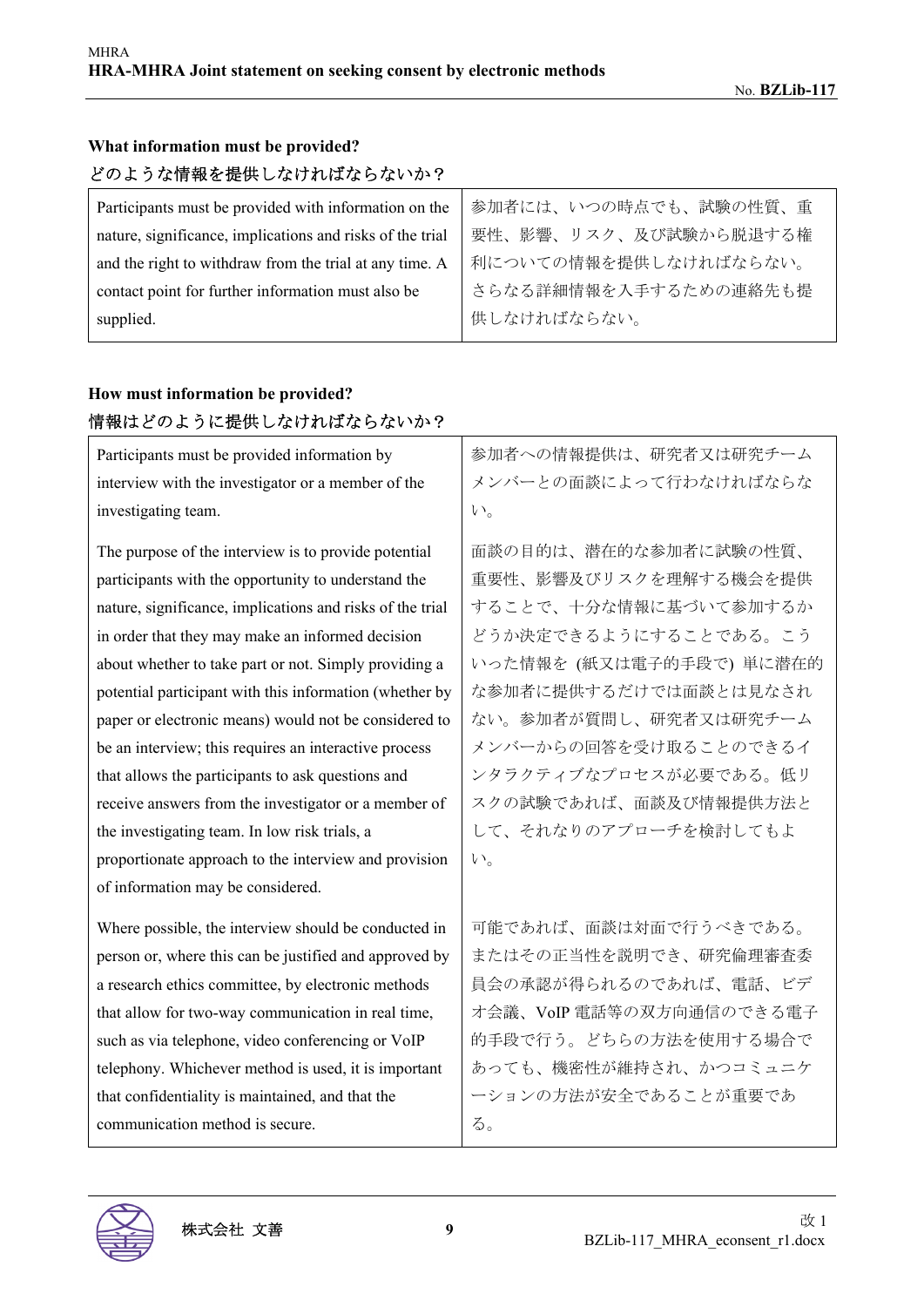| Research ethics committees will consider proposals to    | 研究倫理審査委員会は、リアルタイムのオーデ   |
|----------------------------------------------------------|-------------------------|
| conduct the interview by methods other than              | ィオ/オーディオビジュアルによる対話以外の方  |
| audio/audio-visual communication in real time on a       | 法で面談を実施するという提案を受けたとき、   |
| case-by-case basis where these can be justified e.g.     | その正当性を説明できるか (例えば、参加者/法 |
| where the participant/legal representative is unable to  | 定代理人がオーディオ/オーディオビジュアル方  |
| communicate using audio/audio-visual methods.            | 法を利用して対話できない場合等) ケースバイケ |
|                                                          | ースで検討する。                |
| Whatever method is used it should always facilitate      | どの方法を使用する場合であっても、その方法   |
| thorough and interactive communication that enables      | は、潜在的な参加者が常に内容を理解できるよ   |
| the potential participant to understand what is          | うに、徹底的かつインタラクティブなコミュニ   |
| involved. It should also allow for confirmation of the   | ケーションができるものであること。またその   |
| participant's identity, particularly where the interview | 方法は、特に面談と同意の文書化が離れた場所   |
| and documentation of consent are carried out by          | で電子的に行われる場合は、参加者の本人確認   |
| electronic methods at a distance.                        | ができるようなものであること。         |

### **Does the information provided to participants have to be in writing?**  参加者に提供される情報は書面でなければならないか?

| It is not a legal requirement for information about any  | CTIMP であろうと他の種類の調査であろうと、 |
|----------------------------------------------------------|--------------------------|
|                                                          |                          |
| research study, whether a CTIMP or any other kind of     | 英国で実施されたいかなる種類の調査研究に関    |
| research, conducted in the UK to be provided in          | する情報を、ハードコピーの情報シート又は電    |
| writing, whether by hard copy information sheet or by    | 子的方法で、書面で提供するという法的要件は    |
| electronic methods.                                      | ない。                      |
|                                                          |                          |
| Nevertheless, potential participants (or, where          | しかしながら、通常は、インフォームド・コン    |
| applicable, their legal representatives) should          | セントを得るために、潜在的な参加者(又は該当   |
| normally be provided with access to written              | する場合は法定代理人)に対して、物理的なハー   |
| information about the study for the purpose of seeking   | ドコピー又は後でダウンロードできるようなデ    |
| their informed consent, either as a physical hard copy   | ジタル形式で、書面による研究に関する情報に    |
| or digitally in a form that can also be downloaded.      | アクセスできるようにすべきである。そうする    |
| Participants or their representatives can then use this  | ことで、参加者又は代理人は、これを、十分な    |
| both to help them reach an informed decision initially   | 情報に基づいて決定する際に利用するととも     |
| and to consult later in order to refresh their memory or | に、後になって記憶を新たにしたり、心配があ    |
| if they have concerns. They should also be provided      | るときに再確認したりすることができる。ま     |
| with a copy/have access to their signed and dated        | た、署名及び日付のある書面によるコンセント    |
| written consent form (either electronically or on        | 書式 (電子的又は紙) のコピー又はアクセスを提 |
| paper).                                                  | 供する必要がある。                |

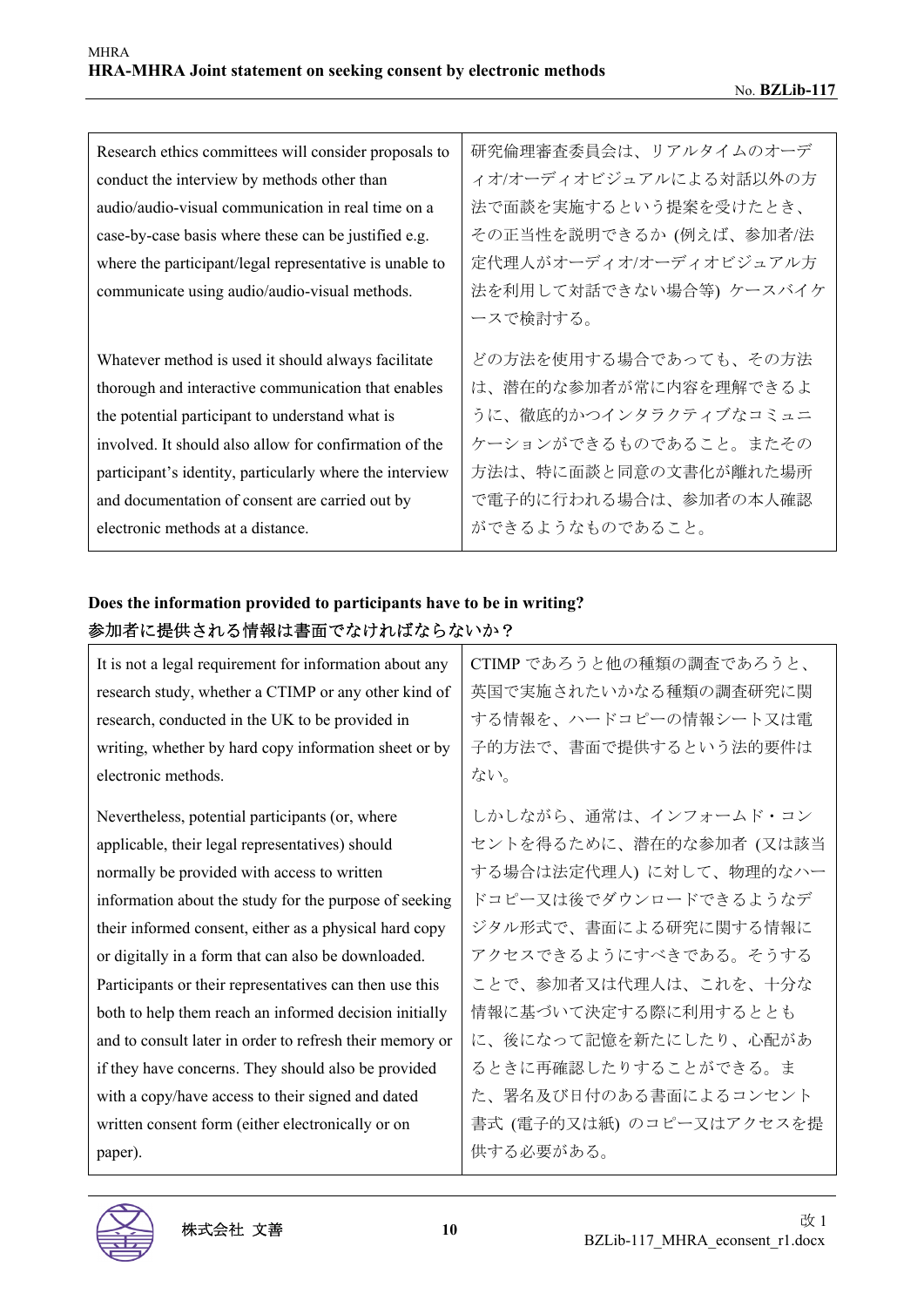| Where a hard copy of the information provided via an     | eConsent システムから提供情報のハードコピー |
|----------------------------------------------------------|----------------------------|
| eConsent system is made available, this must contain     | を利用可能にする場合、ハードコピーには試験      |
| sufficient information regarding the 'nature,            | の「性質、重要性、影響、及びリスク」に関す      |
| significance, implications and risks' of the trial and   | る十分な情報が含まれ、いつでも試験から脱退      |
| explain the right to withdraw from the trial at any time | する権利について説明されていなければならな      |
| in order to enable the potential participant to reach an | い。これは、潜在的な参加者が紙の文書のみを      |
| informed decision using the paper document alone.        | 使って、十分な情報に基づいた決定をできるよ      |
| However, the hard copy patient information sheet         | うにするためである。ただし、ハードコピーの      |
| does not need to reproduce multimedia content (such      | 患者情報シートには、eConsent 情報に含まれる |
| as by the use of storyboards) contained in the           | マルチメディアコンテンツ (ストーリーボードの    |
| eConsent information.                                    | 使用等)を複製する必要はない。            |
| The use of electronic methods to provide information     | 情報提供に電子的方法を使用することは、すべ      |
| may not be appropriate for everyone. Special attention   | ての人にとって適切であるとは限らない。特定      |
| should be paid to the information needs of specific      | の患者集団及び個々の参加者の情報ニーズに特      |
| patient populations and those of individual              | 別な注意を払う必要がある。可能な限り、この      |
| participants. Wherever possible this should include      | 情報にアクセスするために患者集団又は個人に      |
| consideration of the resources which the patient         | とって必要となるリソースを考慮すべきであ       |
| population or individual may need to access this         | る。                         |
| information.                                             |                            |
| You should use the format best suited to the nature of   | 潜在的な参加者に提供される情報の性質に最も      |
| the information that needs to be provided to potential   | 適した方法で、理解を最もよくサポートするよ      |
| participants, and which best supports their              | うな方法を使用すべきである。また、同意プロ      |
| understanding of it. You could also consider using       | セスの中で潜在的な参加者へのインタラクティ      |
| interactive questioning of potential participants within | ブな質問を使用して、提示された情報の理解を      |
| the consent process to aid their understanding of the    | 支援したり、潜在的な参加者が誤解しそうな部      |
| information presented and also highlight areas that      | 分を失礼のない方法で強調したりすることを検      |
| potential participants could misunderstand without       | 討してもよいであろう。                |
| appearing condescending.                                 |                            |

### **How must consent be recorded?**  同意はどのように記録しなければならないか?

| For CTIMPs, the participant's (or, where applicable,                              | CTIMPの場合、参加者 (又は該当する場合は法 |
|-----------------------------------------------------------------------------------|--------------------------|
| the legal representative's) consent must be recorded in   定代理人) の同意を書面で記録するか、参加者本 |                          |
| writing, dated and signed, or otherwise marked by the   人が日付を記入して署名するか、他の方法でマ     |                          |
| participant.                                                                      | ークを付ける必要がある。             |

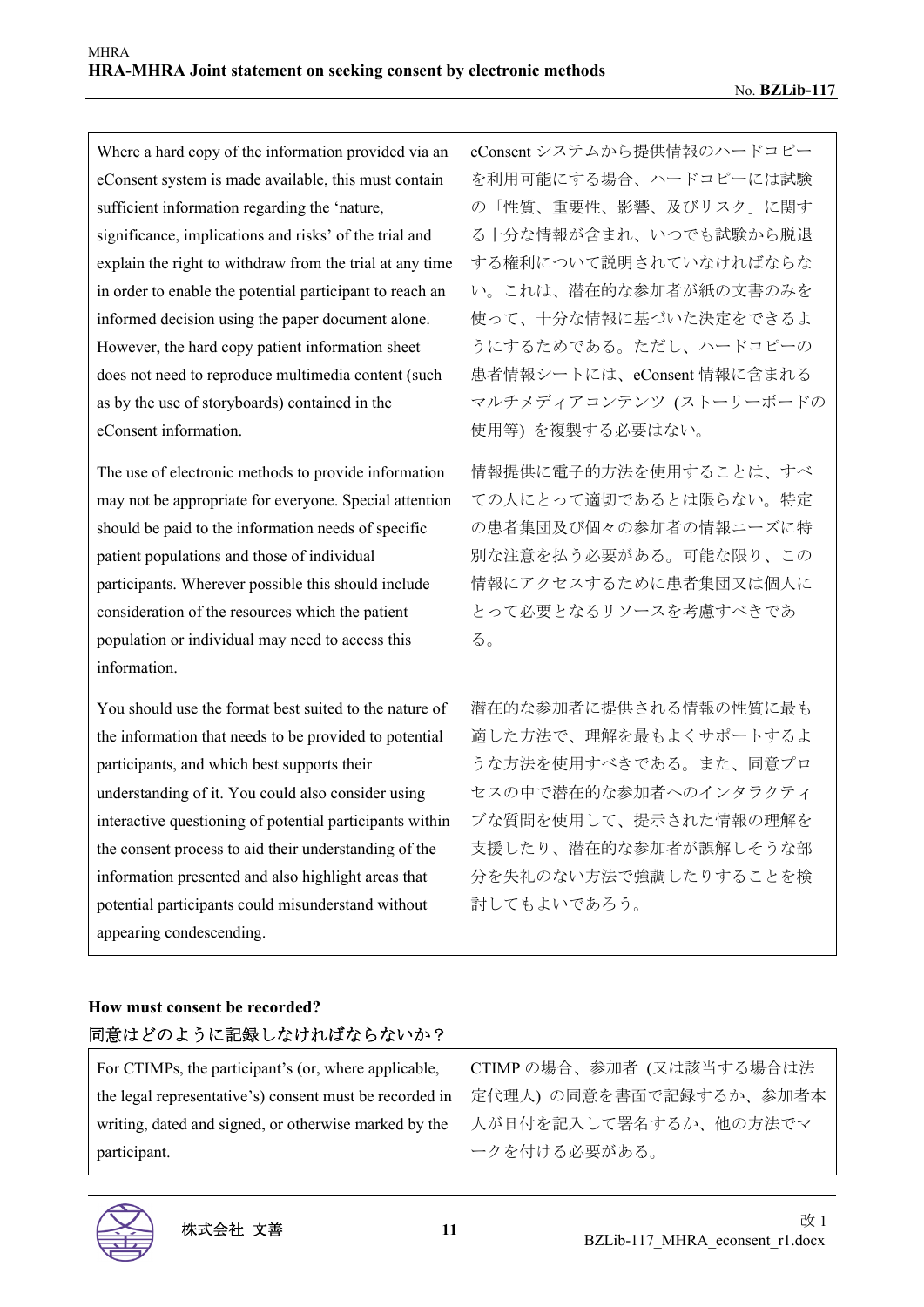| In UK law 'writing' is defined as 'typing, printing,     | 英国法では、「書面で」とは、「タイプライ                             |
|----------------------------------------------------------|--------------------------------------------------|
| lithography, photography and other modes of              | ト、印刷、リソグラフィー、及び他の単語を目                            |
| representing or reproducing words in a visible form'.    | に見える形で表現又は複製する方法」と定義さ                            |
| Provided that the method used to record consent is       | れている。同意を記録するために使用される方                            |
| able to represent or reproduce words in a visible form   | 法が、(任意のメディアを介して)目に見える形                           |
| (via any media) it will satisfy the requirement for this | で単語を表現又は複製できる場合、書面で、と                            |
| to be in writing. It does not have to be on paper.       | いう要件を満たす。紙である必要はない。                              |
| Where the participant has capacity but is unable to      | 参加者が理解能力を有するものの、署名(ウェッ                           |
| indicate their consent by signing (either by wet-ink or  | トインク又は電子署名のいずれか)又は文書への                           |
| electronic signature) or marking a document then their   | マーク付けにより同意を示すことができない場                            |
| consent may be given orally in the presence of at least  | 合、少なくとも1人の証人の面前において口頭                            |
| one witness and recorded in writing.                     | で同意を与え、書面で記録することでもよい。                            |
| For paper documents, a requirement for the document      | 紙の文書の場合、文書が「署名」されるという                            |
| to be 'signed' is usually satisfied by the handwritten   | 要件は、通常、ペンとインクを使用して関係者                            |
| addition of the relevant person's name, initials or      | の名前、イニシャル、又は姓を手書きで追記す                            |
| surname using a pen and ink.                             | ることで満たされる。                                       |
| The Medicines for Human Use (Clinical Trials)            | 2004年の Medicines for Human Use (Clinical Trials) |
| Regulations 2004 specifically allows for the use of      | Regulations は、規制中で参照されている文書に                     |
| electronic signatures as a method of signing             | 署名する方法として電子署名の使用を明確に許                            |
| documents referred to in the Regulations. This           | 可している。これには「単純電子署名」が含ま                            |
| includes 'simple' electronic signatures. However, the    | れる。ただし、どの種類の電子署名を使用すべ                            |
| type of electronic signature that should be used will    | きかについては、試験の特定の状況によって異                            |
| depend upon the specific context of the trial.           | なる。                                              |

# **All other research**  他のすべての研究

| For research which is not a CTIMP, it is not a legal    | CTIMP 以外の研究については、書面により情報 |
|---------------------------------------------------------|--------------------------|
| requirement to provide written information or           | 提供することや書面により同意を文書化するこ    |
| document consent in writing. Nevertheless, for the      | とは法的要件ではない。とはいえ、大多数の研    |
| majority of research it is considered best practice and | 究においてもベストプラクティスと考えられる    |
| investigators should document consent unless not        | ため研究者は同意を文書化すべきである。ただ    |
| doing so can be justified (and approved by a REC).      | し、正当な理由を説明できる (かつ研究倫理審査  |
|                                                         | 委員会で承認されている)場合はその限りではな   |
|                                                         | $V_{o}$                  |

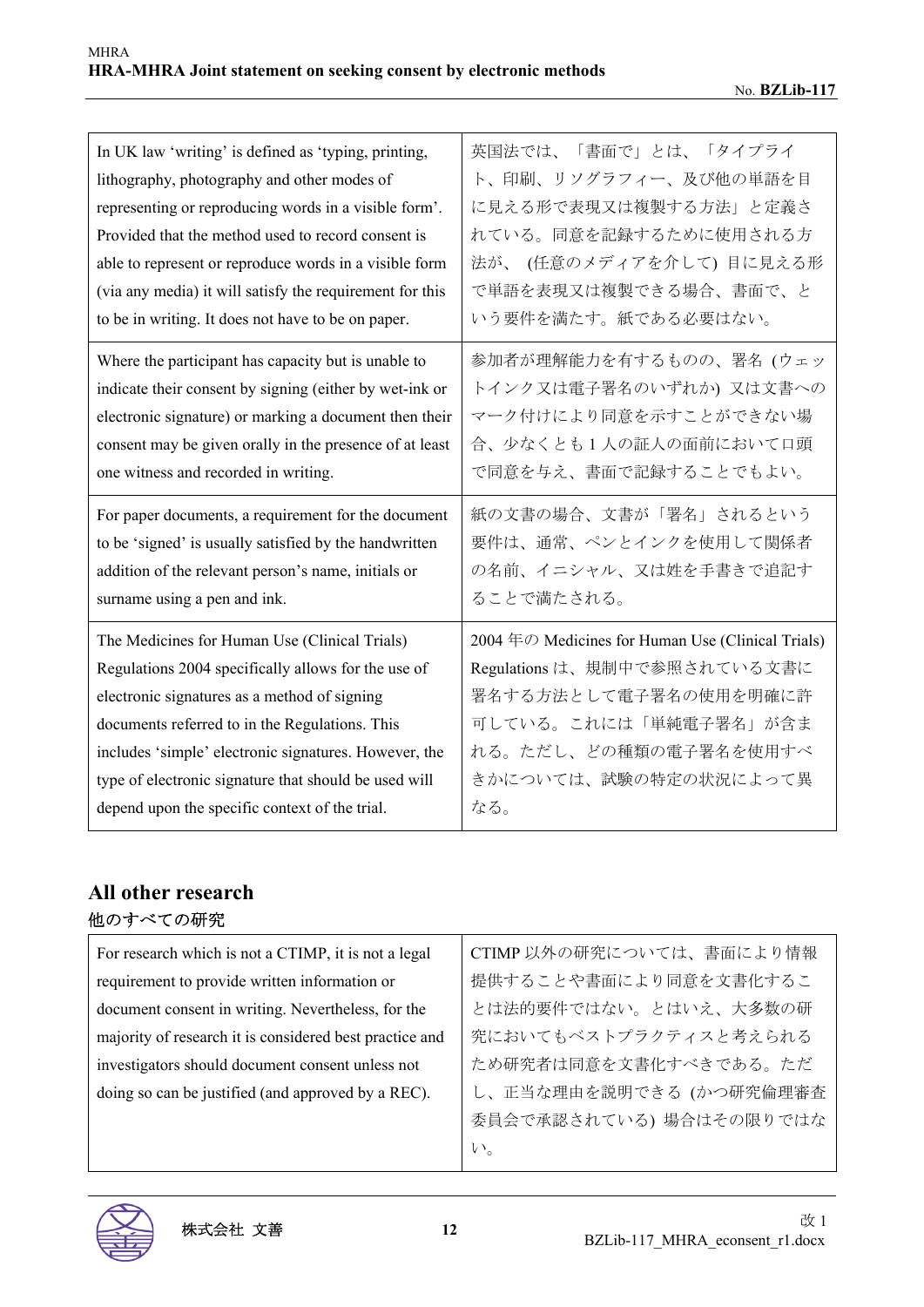| Participants with capacity who are unable to       | 理解能力を有するものの、紙又は電子の文書に   |
|----------------------------------------------------|-------------------------|
| physically sign a paper or electronic document may | 物理的に署名できない参加者は、口頭又はその   |
| provide consent orally or by any other means of    | 他のコミュニケーション手段 (拡大・代替コミュ |
| communication (such as using augmentative and      | ニケーションを使用する等)によって同意を提供  |
| alternative communication methods).                | することができる。               |
|                                                    |                         |

# **What type of electronic signature should I use for my study?**  研究にはどのような種類の電子署名を使用すべきか?

| The method of authentication of electronic signatures<br>used in a study should be proportionate to:<br>the nature and the complexity of the research;<br>$\bullet$<br>the risks, burdens and potential benefits (to the<br>$\bullet$<br>participants and/or society);and<br>the ethical issues at stake.<br>In deciding which form of electronic signature is best<br>for your study the key question to ask will be: | 研究で使用する電子署名の認証方法は、以下に<br>応じたものとすべきである。<br>● 研究の性質と複雑さ<br>(参加者及び/又は社会に対する) リスク、負<br>担、及び潜在的利益<br>重要な倫理的課題<br>研究に最適な電子署名の形式を決定するための<br>重要な質問は:                                                                                       |
|------------------------------------------------------------------------------------------------------------------------------------------------------------------------------------------------------------------------------------------------------------------------------------------------------------------------------------------------------------------------------------------------------------------------|------------------------------------------------------------------------------------------------------------------------------------------------------------------------------------------------------------------------------------|
| Do your recruitment and consent procedures taken as<br>a whole mean that you can:<br>trust that the person who signed is who they say<br>they are<br>trust that the consent form they signed hasn't<br>been altered<br>trust when the signature was applied, and<br>adequately demonstrate that trust is justified if<br>required (for example in an inspection, audit or<br>court proceeding)?                        | 参加者募集と同意の手順により、概して以下の<br>ことができると言えるか:<br>● 署名者が、確かに本人である、ということ<br>を信頼できる。<br>● 署名されたコンセント書式が変更されてい<br>ない、ということを信頼できる。<br>いつ署名されたか、ということを信頼でき<br>る。<br>• (例えば査察、監査、訴訟手続きにおいて)<br>求められたときに、その信頼が正当な理由<br>により裏付けられていることを適切に説明<br>できる。 |
| The answer to this question (considered as part of a<br>proportionate approach) will help you to decide<br>whether a simple electronic signature may be used<br>and, if so, what type would be appropriate. In rare<br>cases an advanced or qualified eSignature may be<br>more suitable.                                                                                                                              | (リスクに応じたアプローチの一部として)この<br>質問に答えることは、単純電子署名を使用でき<br>るかどうか、又はどの種類の電子署名が適切か<br>という判断に役立つ。まれにではあるが、高度<br>電子署名や適格電子署名の方が適している場合<br>がある。                                                                                                 |

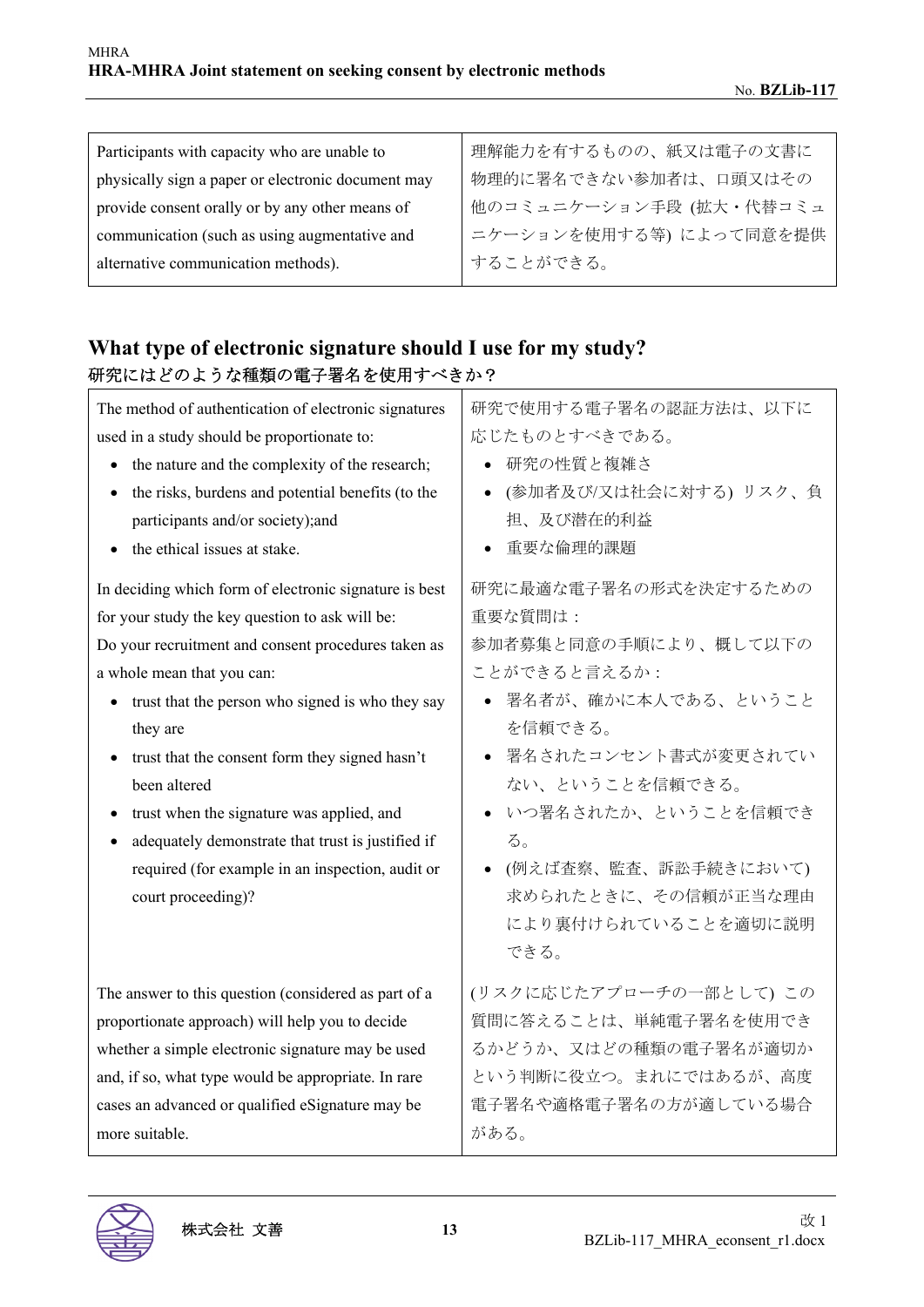#### **CTIMPs**

| For most CTIMPS, and other research involving more                                                                                                                                                                                                                                       | ほとんどの CTIMP、及びリスク、負担、侵害が                                                                                                                                                                                                                                                                                                                                                                                                                                                              |
|------------------------------------------------------------------------------------------------------------------------------------------------------------------------------------------------------------------------------------------------------------------------------------------|---------------------------------------------------------------------------------------------------------------------------------------------------------------------------------------------------------------------------------------------------------------------------------------------------------------------------------------------------------------------------------------------------------------------------------------------------------------------------------------|
| than minimal risk, burden or intrusion, simple                                                                                                                                                                                                                                           | 最小ではない他の研究では、通常は、参加者が                                                                                                                                                                                                                                                                                                                                                                                                                                                                 |
| eSignatures that involve the participant tracing their                                                                                                                                                                                                                                   | 指又はスタイラスを使用して参加者の手書き署                                                                                                                                                                                                                                                                                                                                                                                                                                                                 |
| handwritten signature using a finger or a stylus or                                                                                                                                                                                                                                      | 名をなぞる方法又はバイオメトリクスによる電                                                                                                                                                                                                                                                                                                                                                                                                                                                                 |
| biometric eSignatures should normally be used as they                                                                                                                                                                                                                                    | 子署名のような単純電子署名を使用すべきであ                                                                                                                                                                                                                                                                                                                                                                                                                                                                 |
| allow for direct comparison with eSignatures and/or                                                                                                                                                                                                                                      | る。これにより、監査時、又は同意について疑                                                                                                                                                                                                                                                                                                                                                                                                                                                                 |
| wet-ink signatures previously used by the participant                                                                                                                                                                                                                                    | 義がある場合に、参加者による以前の電子署                                                                                                                                                                                                                                                                                                                                                                                                                                                                  |
| for the purpose of audit or where the consent is                                                                                                                                                                                                                                         | 名、及び(又は)ウェットインク署名と直接比較                                                                                                                                                                                                                                                                                                                                                                                                                                                                |
| contested.                                                                                                                                                                                                                                                                               | することができる。                                                                                                                                                                                                                                                                                                                                                                                                                                                                             |
| Where the CTIMP involves risks no higher than that<br>of standard medical care (categorised as "type A"<br>under the MHRA's risk-adapted approaches to the<br>Management of CTIMPs) then any simple electronic<br>signature may be used (including typewritten or<br>scanned signatures) | CTIMP のリスクが通常の診療のリスクを越えな<br>$\vee$ (MHRA $\oslash$ risk-adapted approaches to the<br>Management of CTIMPs <sup>[訳注]</sup> で「タイプ A」とし<br>て分類される)場合、(タイプライト又はスキャ<br>ンされた署名を含む) 任意の単純電子署名を使用<br>してもよい。<br>【訳注:文中のハイパーリンクは、<br>https://assets.publishing.service.gov.uk/government/u<br>ploads/system/uploads/attachment_data/file/343677/R<br>isk-<br>adapted approaches to the management of clinical<br>trials of investigational medicinal products.pdf $\check{\mathcal{C}}$<br>ある。】 |
| For CTIMPs involving risks somewhat higher (Type                                                                                                                                                                                                                                         | 通常の診療のリスクよりいくらか高い CTIMP (タ                                                                                                                                                                                                                                                                                                                                                                                                                                                            |
| B trials) or markedly higher (Type C trials including                                                                                                                                                                                                                                    | イプB試験) 又は著しく高い CTIMP (フェーズI                                                                                                                                                                                                                                                                                                                                                                                                                                                           |
| Phase I studies) than that of standard medical care                                                                                                                                                                                                                                      | 研究を含むタイプC試験)においてはタイプラ                                                                                                                                                                                                                                                                                                                                                                                                                                                                 |
| typewritten or scanned images of handwritten                                                                                                                                                                                                                                             | イトや手書き署名のスキャン画像は通常は使用                                                                                                                                                                                                                                                                                                                                                                                                                                                                 |
| signatures should not normally be used.                                                                                                                                                                                                                                                  | すべきではない。                                                                                                                                                                                                                                                                                                                                                                                                                                                                              |
| Where sites hold electronic files of scanned signatures                                                                                                                                                                                                                                  | 研究施設が以前の試験において参加者の署名を                                                                                                                                                                                                                                                                                                                                                                                                                                                                 |
| of participants from previous trials, this introduces the                                                                                                                                                                                                                                | スキャンした電子ファイルを入手し、それを保                                                                                                                                                                                                                                                                                                                                                                                                                                                                 |
| risk that these could potentially be used without the                                                                                                                                                                                                                                    | 持している場合、参加者の知らないうちにこれ                                                                                                                                                                                                                                                                                                                                                                                                                                                                 |
| knowledge of the participant.                                                                                                                                                                                                                                                            | らを使用してしまうリスクがある。                                                                                                                                                                                                                                                                                                                                                                                                                                                                      |

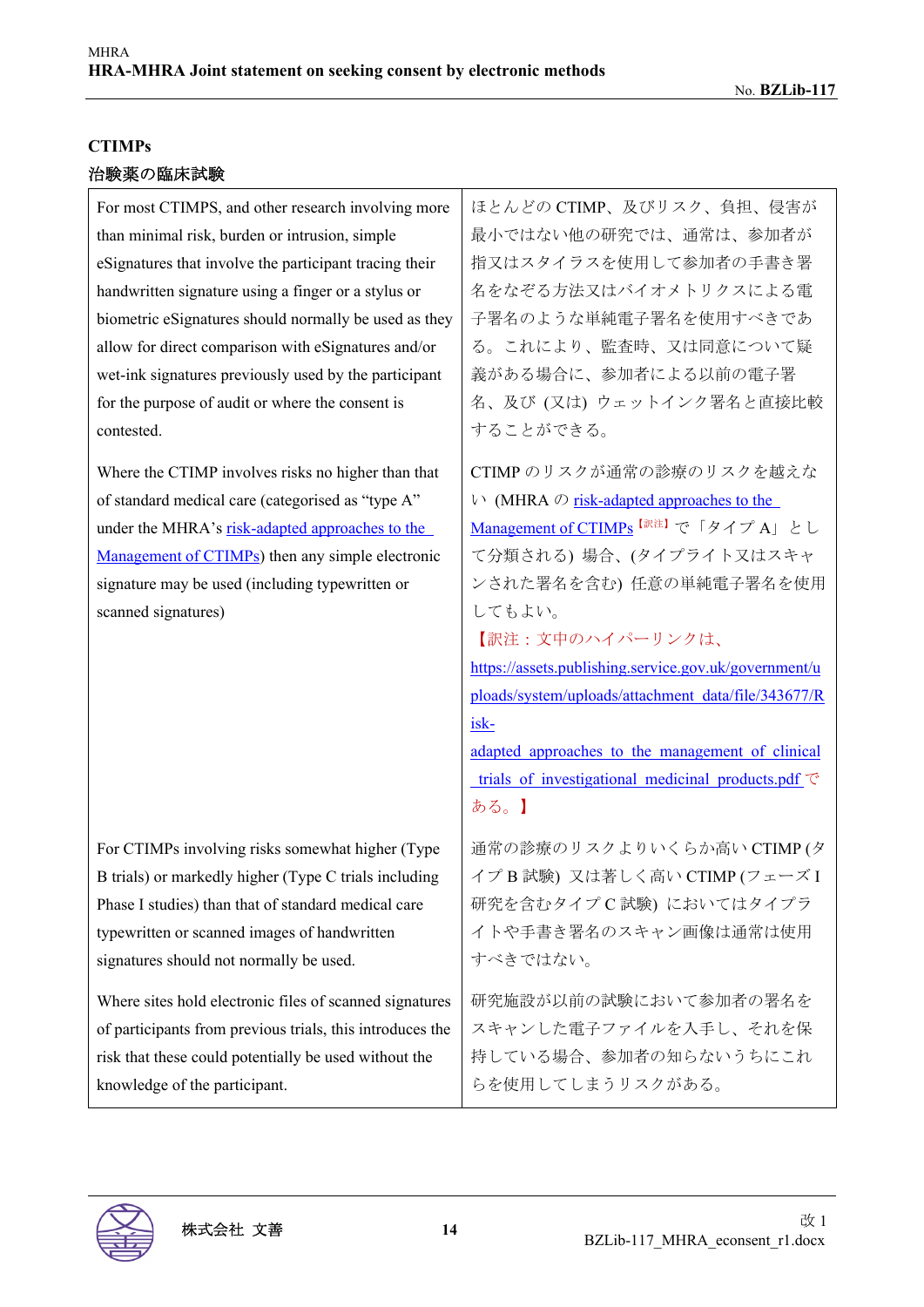| A specific situation or type of trial may require the use | 特定の状況や裁判の種類によっては「高度電子 |
|-----------------------------------------------------------|-----------------------|
| of 'advanced' or 'qualified' electronic signatures in     | 署名」や「適格電子署名」の使用が必要になる |
| order to provide greater assurance that the               | 場合がある。これは、例えば試験が完全にリモ |
| documentary evidence does indeed represent the            | ートで実施され、対面で検証することが不可能 |
| consent of the specific participant it purports to for    | な場合において、証拠書類が当該参加者の同意 |
| example where the trial is to be conducted entirely       | を示していることをより確実に保証するためで |
| remotely and face-to-face verification will not be        | ある。                   |
| possible.                                                 |                       |

### **Studies other than CTIMPs CTIMP** 以外の研究

| For the majority of non-CTIMP research involving        | CTIMP 以外の調査のほとんどは、リスクが無視          |
|---------------------------------------------------------|-----------------------------------|
| only negligible or minimal risk (for example, face-to-  | できるか、リスクが最小 (例えば対面調査又は機           |
| face surveys or non-sensitive qualitative research) any | 密性の低い定性調査)であり、同意を求めるとし            |
| simple electronic signature is normally adequate        | ても単純電子署名で十分である。                   |
| where it is appropriate to seek consent.                |                                   |
| Where the research involves more than minimal risk,     | 研究のリスク、負担、侵害が最小でない場合、             |
| burden or intrusion simple eSignatures that involve     | 参加者が指又はスタイラスを使用して参加者の             |
| the participant tracing their handwritten signature     | 手書き署名をなぞる方法又はバイオメトリクス             |
| using a finger or a stylus or biometric eSignatures     | による電子署名を含む単純電子署名を使用すべ             |
| should be considered as they allow for direct           | きである。これにより、監査時、又は同意につ             |
| comparison with eSignatures and/or wet-ink              | いて疑義がある場合に、参加者による以前の電             |
| signatures previously used by the participant for the   | 子署名及び (又は) ウェットインク署名と直接比          |
|                                                         |                                   |
| purpose of audit or where the consent is contested.     | 較することができる。                        |
| For postal/online surveys or self-administered          | 個人を特定できる個人データを収集する書面/オ            |
| questionnaire-based research where identifiable         | ンライン調査、又は自己記入式のアンケートを             |
| personal data are collected, and 'consent' used as the  | 用いた研究において、General Data Protection |
| legal basis for the purposes of compliance with the     | Regulation (GDPR) への準拠を示す法的根拠とし   |
| General Data Protection Regulation (GDPR), then the     | て「同意」が使用される場合、参加者は同意す             |
| participant must be able to actively signify their      | ることを積極的に示すことができなければなら             |
| consent. This can be achieved by providing an explicit  | ない。これは、参加者が合意した場合に記入す             |
| consent statement and a tickbox within the              | る調査/質問票に、明示的な同意の宣言とチェッ            |
| survey/questionnaire that the participant can complete  | クボックスを提供することで実現できる。手書             |
| if they are in agreement. A handwritten or biometric    | き署名又はバイオメトリクスによる電子署名は             |
| eSignature is not required.                             | 必要ではない。                           |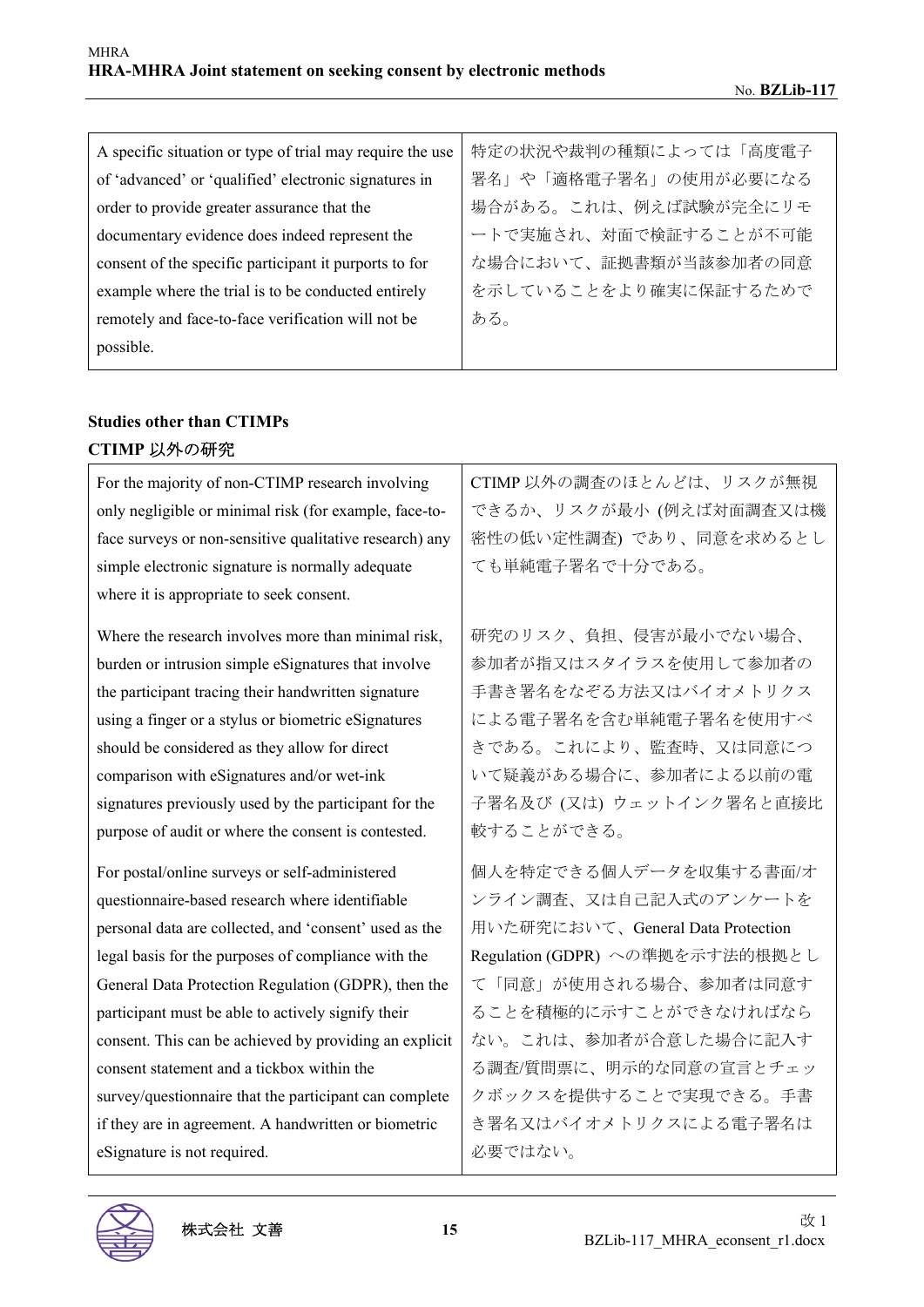# **Specific consent scenarios**  特定の同意シナリオ

### **CTIMP (Type B or C) where the consent process takes place in person at a research site (including phase I trials)**

### 同意プロセスが研究施設で直接行われる **CTIMP (**タイプ **B** 又は **C) (**フェーズ **I** 試験を含む**)**

| Where the eConsent process takes place at a research           | 研究施設で eConsent プロセスを行う場合、参加    |
|----------------------------------------------------------------|--------------------------------|
| site, verification of the participant's identity should be     | 者の本人確認の負担は、従来のハードコピーに          |
| no more burdensome than it would be for a traditional          | よる同意プロセスの場合より大きくなるべきで          |
| hard copy consent process.                                     | はない。                           |
| eSignatures that involve the participant tracing their         | 治験 (医療機器又は手術の臨床試験、介入試験を        |
| handwritten signature using a finger or a stylus or            | 含む)において、以下のような場合、参加者が指         |
| biometric eSignatures can be used to document                  | 又はスタイラスを使用して参加者の手書き署名          |
| consent where the clinical trial (including clinical           | をなぞる方法又はバイオメトリクスによる電子          |
| trials of devices or surgery, and interventional studies)      | 署名を含む単純電子署名を使用して同意を文書          |
| involves:                                                      | 化することができる。                     |
| participants already identified on the clinical                | 参加者が治療システムで既に特定されてい            |
| system; or                                                     | る。又は                           |
| the person seeking consent from the participant                | 参加者からの同意を求める者が、治療を行            |
| is also their treating healthcare professional; or             | う医療専門家を兼ねている。又は                |
| the participant is known to the person recruiting<br>$\bullet$ | 募集する者が参加者を知っている。               |
| them.                                                          |                                |
| For CTIMPs employing an eConsent process where                 | eConsent プロセスを採用する CTIMP において、 |
| the participant is not known to the team seeking               | 同意を求めるチームが参加者を知らない場合、          |
| consent, there should be an auditable trail which              | 電子「署名」を行った者が確かに参加者であっ          |
| makes it is possible to demonstrate that the person            | たことを証明できる監査可能な証跡が必要であ          |
| making the electronic 'signature' was indeed the               | る。その場合「高度電子署名」又は「適格電子          |
| participant. Whilst 'advanced' or 'qualified' electronic       | 署名」を利用してもよい(もちろん、より確実に         |
| signatures are also permissible (and indeed offer              | なる) が、署名者の本人性が問題にならない場合        |
| greater certainty) they may be unnecessarily                   | は、研究者と参加者の両方にとって不必要に重          |
| burdensome for both researchers and participants               | い負担になる可能性がある。                  |
| where the identity of the signatory is not in question.        |                                |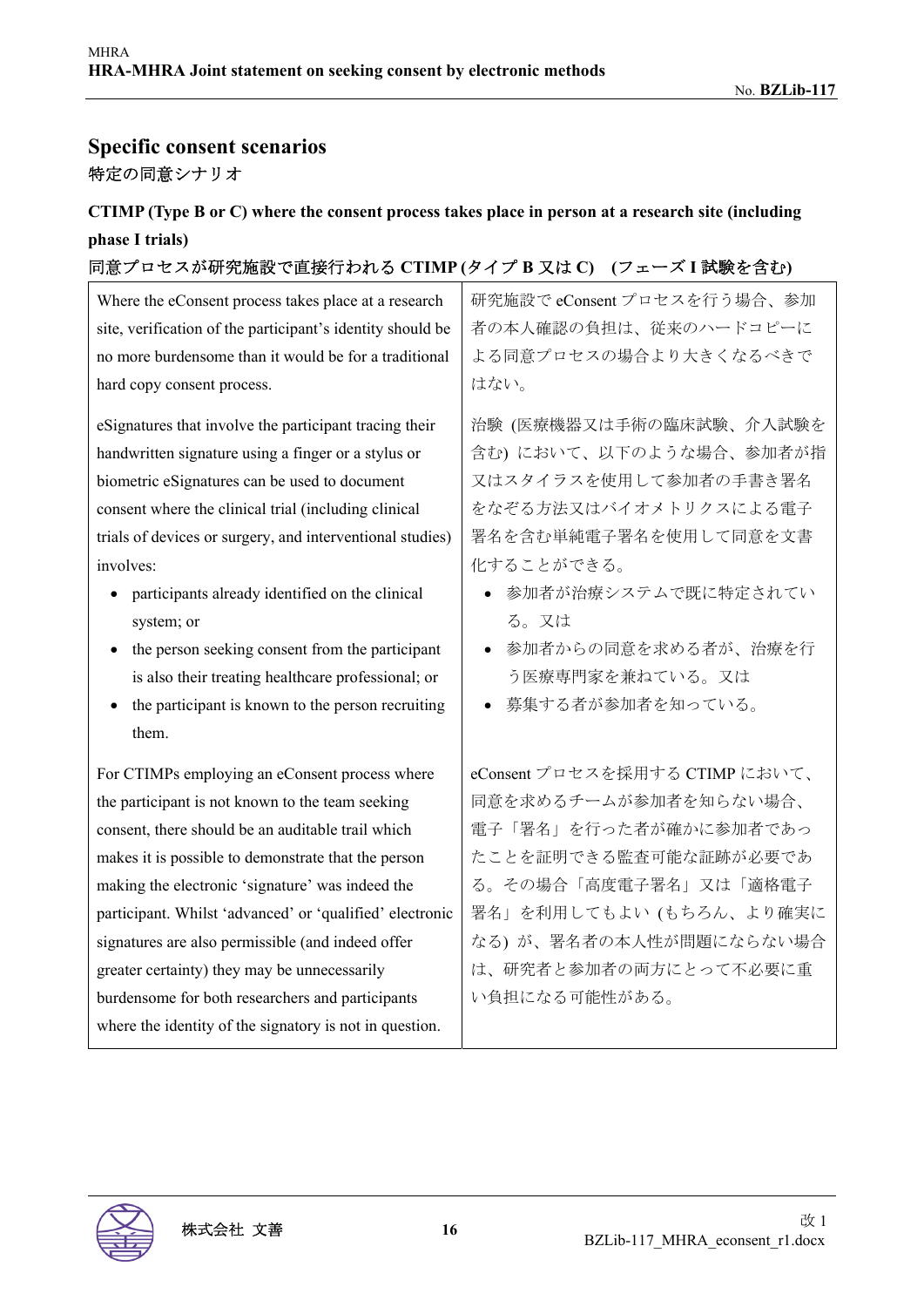| Handwritten or biometric eSignatures may also be          | 第I相試験の健康なボランティアに対しては手書                              |
|-----------------------------------------------------------|-----------------------------------------------------|
| used for healthy volunteer phase I trials as participants | き署名又はバイオメトリクスによる電子署名を                               |
| are normally required to show official photo              | 使用してもよいであろう。これは、参加者が通                               |
| identification such as a driving licence or a passport    | 常、訪問のたびに運転免許証やパスポート等の                               |
| for verification at every visit. This is also a           | 公的な写真付き身分証明書を提示する必要があ                               |
| requirement for registration with The Over-               | るためである。これは、Over-Volunteering                        |
| Volunteering Prevention System (TOPs).                    | Prevention System (TOPs <sup>【訳注】</sup> ) への登録の要件で  |
|                                                           | もある。                                                |
|                                                           | 【訳注:文中のハイパーリンクは                                     |
|                                                           | http://www.hra.nhs.uk/about-the-hra/our-            |
|                                                           | committees/the-over-volunteering-prevention-system/ |
|                                                           | である。1                                               |

### **CTIMP where the patient is remote at the time of consent**  同意時に患者が離れた場所にいる場合の **CTIMP**

| In some rare circumstances, face-to-face verification     | 試験が完全にリモートで行われる場合等、まれ                    |
|-----------------------------------------------------------|------------------------------------------|
| will not be possible, for example where the trial is to   | に、対面による確認が不可能な場合がある。                     |
| be conducted entirely remotely. The conduct of a          | CTIMP をリモートで実施することは、MHRA と               |
| CTIMP remotely would need to be approved by both          | 公認された研究倫理審査委員会 <sup>【訳注】</sup> の両方によ     |
| the MHRA and a recognised REC. In such trials the         | り承認されている必要がある。このような試験                    |
| participant's identity may be verified visually via a     | では、参加者の本人確認はビデオリンク等の手                    |
| video link or other means. It may also be possible to     | 段を介して視覚的に行ってもよい。参加者の本                    |
| utilise general practices or other NHS sites local to the | 人確認のために、参加者の地元の一般診療や                     |
| participant in order to verify their identity.            | NHS の施設を活用することも可能かもしれな                   |
|                                                           | $V_{\alpha}$                             |
|                                                           | 【訳注: recognised REC は、United Kingdom     |
|                                                           | Ethics Committee Authority (UKECA) により認め |
|                                                           | られた REC (Research Ethics Committee:研究倫理  |
|                                                           | 審査委員会) である。】                             |
|                                                           |                                          |

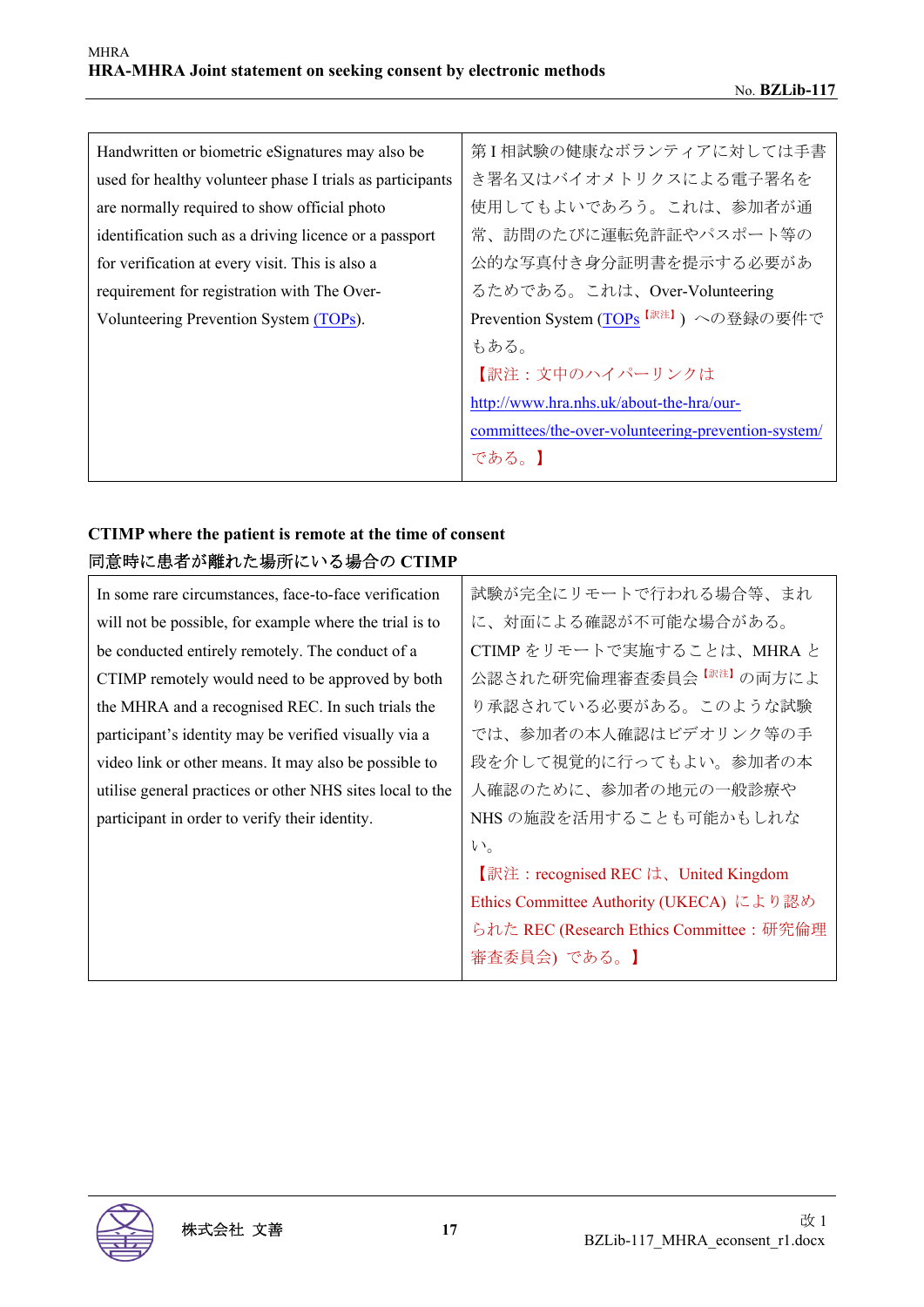| Where consent is given remotely and the participant is     | 同意をリモートで得た後、どこかの時点で試験   |
|------------------------------------------------------------|-------------------------|
| required at some point to visit a study site for the       | のために参加者が研究施設を訪問することが求   |
| purposes of the trial then verification can be done in     | められている場合は、直接会って公式の写真付   |
| person using information from official photo ID.           | き身分証明書の情報を使用して本人確認するこ   |
| Where such face-to-face verification is possible, and      | とができる。そのような対面確認が可能であ    |
| can be completed prior to the participant receiving any    | り、研究介入前に済ませられるのであれば、通   |
| research intervention, a simple electronic signature       | 常は単純電子署名 (指又はスタイラスを使用した |
| (such as a handwritten signature using a finger/stylus     | 手書き署名又はバイオメトリクスによる電子署   |
| or biometric eSignature) will normally be acceptable       | 名等) により同意を文書化してよい。      |
| to document consent.                                       |                         |
| Where it is not possible to verify that the participant is | 例えば公式の写真付き身分証明書を用いても本   |
| who they say they are, for example by checking             | 人確認ができない場合、(法的に義務付けられて  |
| official photo ID, it may be preferable (though not        | いるわけではないが) 個々の署名を一意に識別  |
| legally required) to use an advanced or qualified          | し、より大きな保証を提供する高度電子署名、   |
| electronic signature that uniquely identifies the          | 又は適格電子署名を使用することが望ましい。   |
| individual signing and thus provides greater               |                         |
| assurance.                                                 |                         |

# **Things to think about when using electronic methods to seek and document informed consent**

インフォームド・コンセントの依頼及び文書化において電子的方法を使用する際に考慮すべきこ と

#### **All research studies**

すべての調査研究

| • Can the signature be dated either manually by    | ● 署名の日付は、参加者が手で記入できる      |
|----------------------------------------------------|---------------------------|
| the participant or automatically by the eConsent   | か、又は eConsent システムが自動的に付与 |
| system?                                            | できるか。                     |
| • Is it possible to verify which version of the    | ● 情報シート及びコンセント書式のどのバー     |
| information sheet and consent form the             | ジョンに電子署名したかを確認することが       |
| electronic signature applies to?                   | できるか。                     |
| • For interventional studies, are there methods in | ● 介入研究の場合、電子コンセント書式に署     |
| place to ensure that the person signing the        | 名する者が調査研究に参加する者であるこ       |
| electronic consent form is the person who will be  | とを確認する方法があるか。             |
| participating in the research study?               |                           |

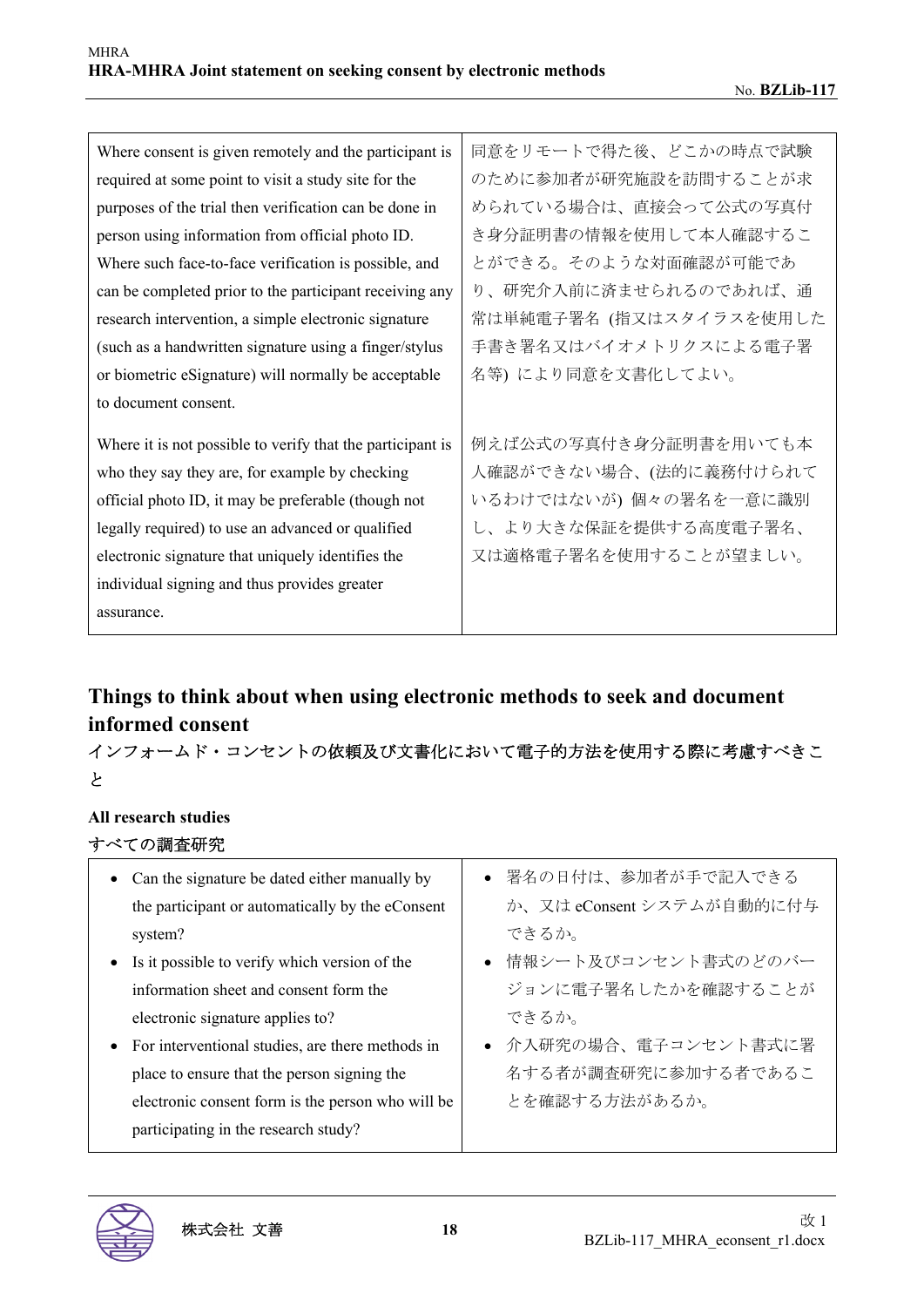#### **CTIMPs**

#### 治験薬の臨床試験

- How will you ensure that the source consent documentation is available for inspection during and after the end of the trial according to the legally required retention period for CTIMPs?
- Can the site retain control of the informed consent process and documentation so that personal identifiable data are not inappropriately disclosed beyond the site to either sponsors or third party vendors?
- Where a sponsor has commissioned a third party to provide an eConsent system, are the necessary information governance arrangements in place to ensure that participant confidentiality is protected with appropriate access and retention controls to the system? Where the sponsor is responsible for auditing, ensuring compliance, and maintaining access controls to the eConsent system they may provide the appropriate certifications to the site as needed.
- How will a copy of the informed consent documentation (information sheet and signed consent form) be provided to the participant and retained in the investigator site file?
- 試験中及び試験終了後も CTIMP の法的に要 求される保存期間を通じて、査察があった ときにどのようにコンセント資料のソース を利用可能にするか。
- 研究施設は、インフォームド・コンセント のプロセス及び資料に関するコントロール を保持して、個人を特定できるデータが施 設外のスポンサーやサードパーティベンダ ーに不適切に漏れないようにしているか。
- スポンサーがサードパーティに eConsent シ ステムの提供を委託した場合、必要な情報 ガバナンスの取り決めがあるか。これはシ ステムへの適切なアクセスと保管のコント ロールにより参加者の機密情報を確実に保 護するためである。スポンサーが、〔ベンダ ーを〕監査し、その適合性を保証し、 eConsent システムへのアクセスコントロー ルを維持管理する責任を持つ場合、スポン サーは必要に応じて研究施設に適切な証明 書を提供してもよいであろう。
- インフォームド・コンセント資料 (情報シ ートと署名されたコンセント書式) のコピ ーをどのように参加者に提供し、investigator site file (ISF) に保持するか。

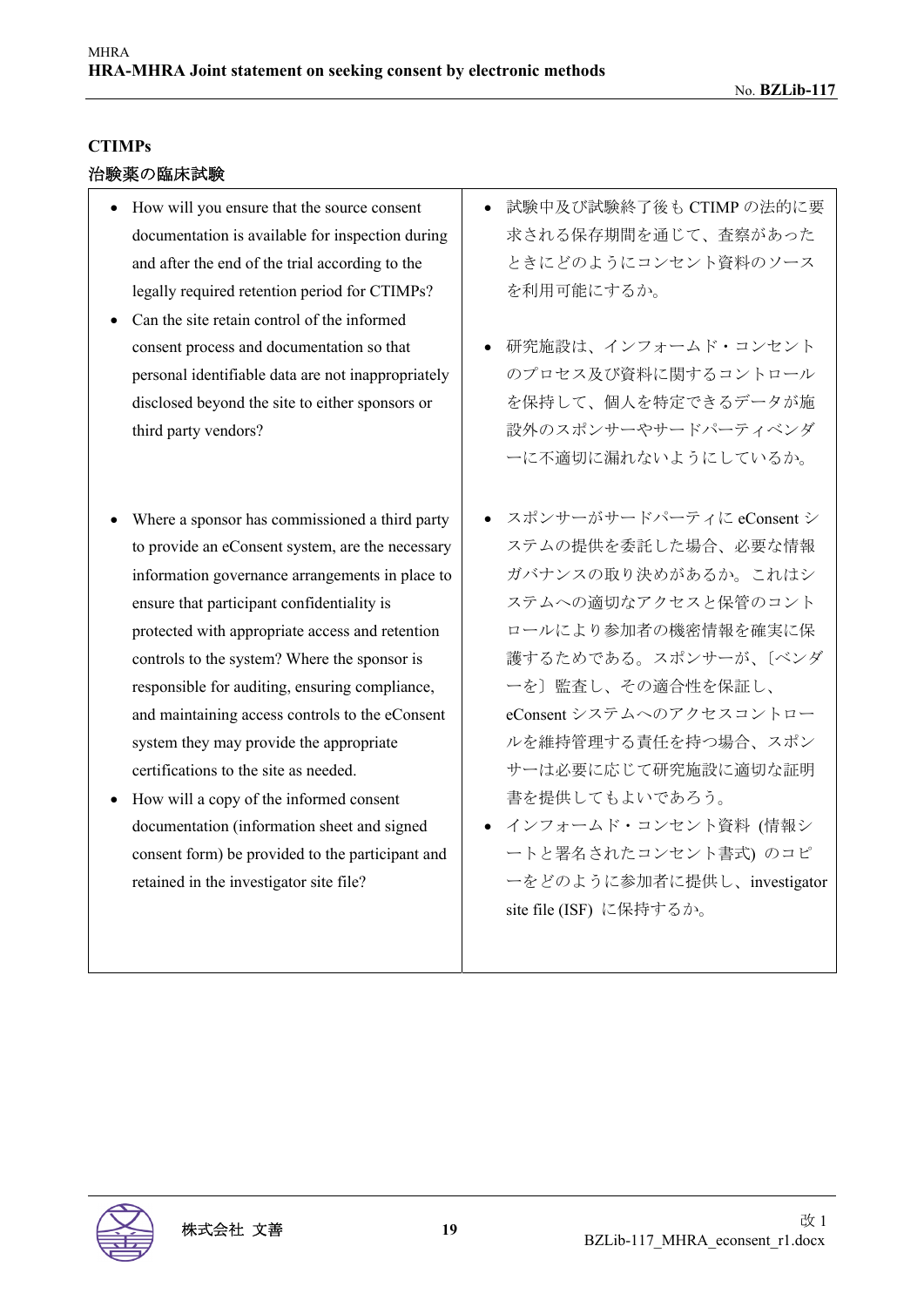- How will you enable MHRA Inspectors to access the eConsent system in a readily available way during triggered, short notice or unannounced inspections?
- Where advanced or qualified electronic signatures have been used, can an inextricable link be maintained between the metadata (the information in the electronic record that gives context, meaning, and security attributes to the data) and the document, thus demonstrating the electronic signature's authenticity for as long as applicable legislation requires, dependent on the type of trial?
- 事前通告有り、直前通告、又は無通告の査 察において、どのようにすれば MHRA の査 察官に対して eConsent システムへのアクセ スを、すぐに提供できるか。
- 高度電子署名又は適格電子署名が使用され ている場合、メタデータ (データにコンテ キスト、意味、及びセキュリティ属性を与 える電子レコード内の情報) と文書の間に 削除・変更できないリンクを維持すること ができ、試験の種類に応じた期間を通じ て、電子署名の真正性を証明することがで きるか。

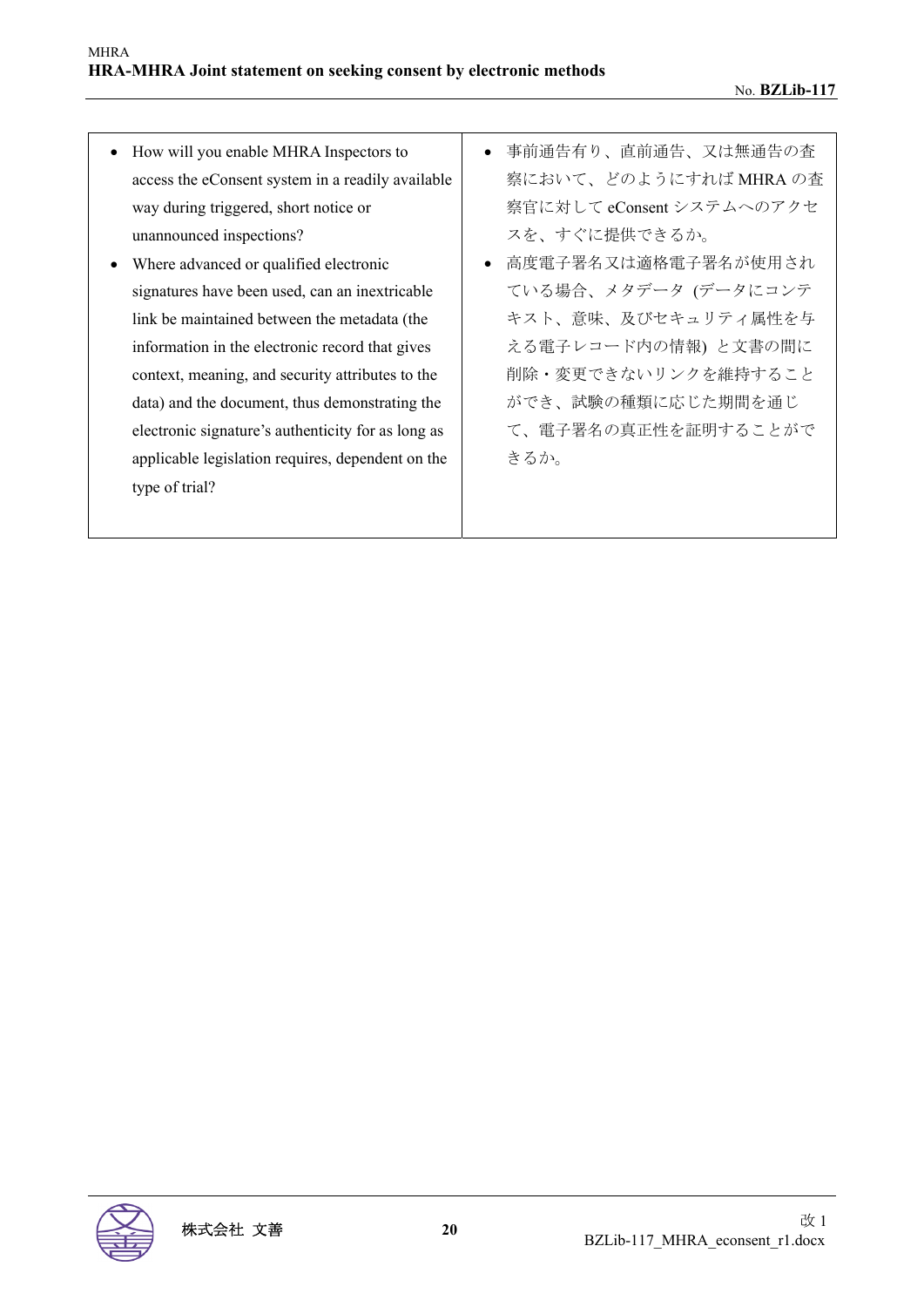# **Further Information**  さらに詳しい情報

#### **Guidance**

HRA Consent and Participant Information Sheet Preparation Guidance http://www.hra-decisiontools.org.uk/consent/

HRA Guidance: Applying a proportionate approach to the process of seeking consent (2017) https://www.hra.nhs.uk/planning-and-improving-research/best-practice/informing-participants-and-seekingconsent/

Trans Celerate Biopharma eConsent Implementation Guidance http://www.transceleratebiopharmainc.com/initiatives/econsent/

Electronic Signatures and Trust Services Guide. Department for Business, Energy & Industrial Strategy (August 2016)

https://www.gov.uk/government/publications/electronic-signatures

U.S. Food and Drug Administration. Use of Electronic Informed Consent in Clinical Investigations, Questions and Answers. Guidance for Institutional Review Boards, Investigators, and Sponsors (December 2016) https://www.fda.gov/downloads/drugs/guidances/ucm436811.pdf

#### **Legislation**

EU Regulation on electronic identification and trust services for electronic transactions in the internal market and repealing Directive 1999/93/EC (No 910/2014) http://eur-lex.europa.eu/legal-content/EN/TXT/?uri=uriserv%3AOJ.L\_.2014.257.01.0073.01.ENG

EU regulation No 910/2014 is supplemented by the Electronic Identification and Trust Services for Electronic Transactions Regulations 2016 (SI 2016/696) (the UK eIDAS Regulations) http://www.legislation.gov.uk/uksi/2016/696/pdfs/uksi\_20160696\_en.pdf

The Medicines for Human Use (Clinical Trials) Regulations (2004) http://www.legislation.gov.uk/uksi/2004/1031/contents/made

Electronic Communications Directive 2002/58/EC http://eur-lex.europa.eu/legal-content/EN/TXT/?uri=celex:32002L0058